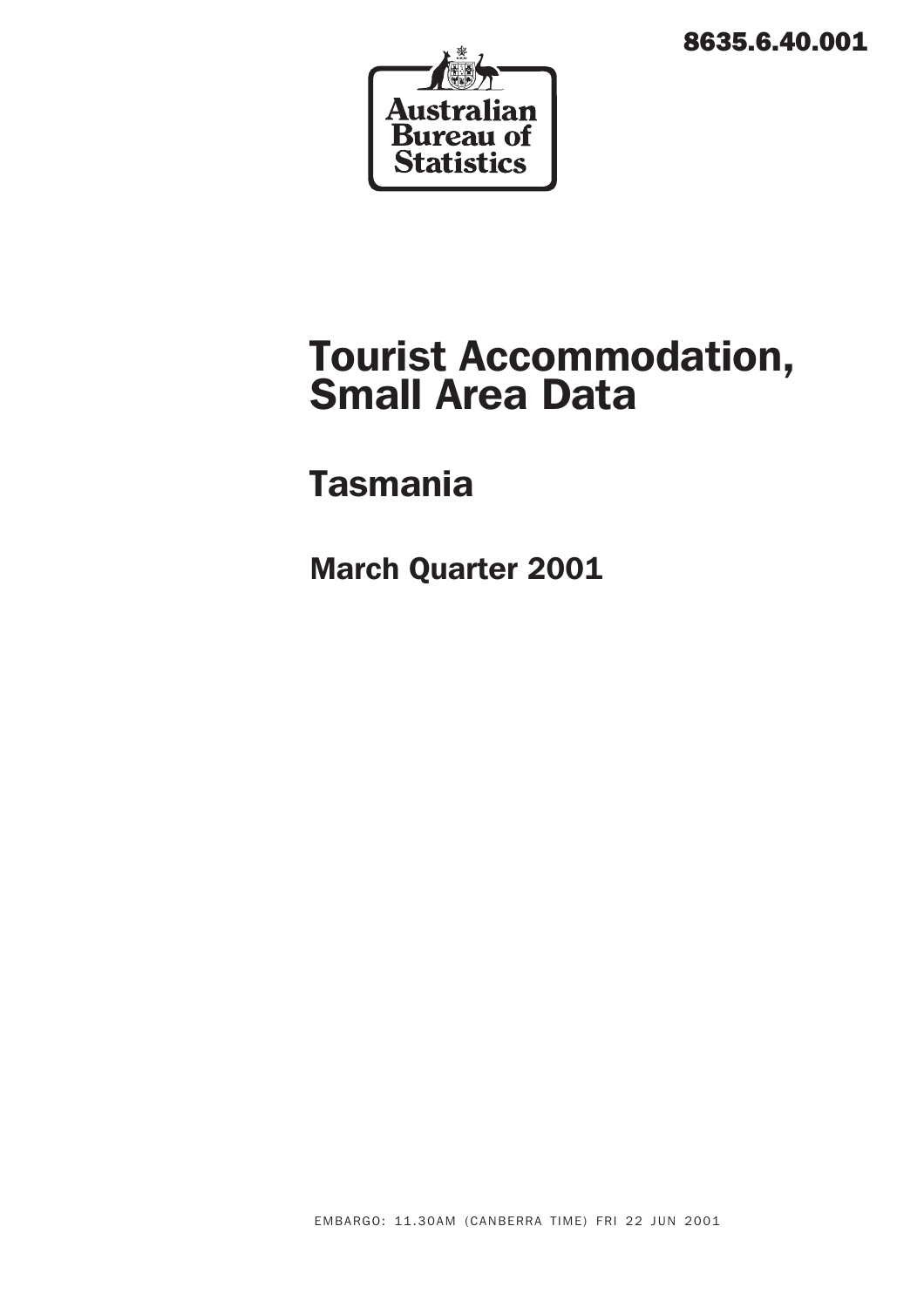# N O T E S

| FORTHCOMING ISSUES       | <b>ISSUE</b>                                                                                                                                                                                                                                                                                                                           | <b>RELEASE DATE</b>                                                                   |
|--------------------------|----------------------------------------------------------------------------------------------------------------------------------------------------------------------------------------------------------------------------------------------------------------------------------------------------------------------------------------|---------------------------------------------------------------------------------------|
|                          | June Quarter 2001                                                                                                                                                                                                                                                                                                                      | 21 September 2001                                                                     |
| <b>INTRODUCTION</b>      | This publication contains the results of the quarterly Survey of Tourist Accommodation<br>(STA). The STA includes hotels, motels, guest houses and serviced apartments with 15<br>or more rooms.                                                                                                                                       |                                                                                       |
| DATA NOTES               | The 'takings from accommodation' data collected from 1 July 2000 is on a GST inclusive<br>onwards with takings from previous quarters.                                                                                                                                                                                                 | basis. Care should be taken when comparing takings data from September quarter 2000   |
|                          | issue of this publication once further information collected from the June quarter 2001<br>survey has been evaluated. These adjustments are expected to increase takings data for<br>the September quarter 2000 to March quarter 2001 by between 4% and 6%.                                                                            | Some under-reporting of GST has been identified. Adjustments will be made in the next |
| CHANGES IN THIS<br>ISSUE | The scope of the STA was expanded for the four quarters of calendar year 2000 to<br>include holiday flats and units, caravan parks and visitor hostels (see Explanatory Notes<br>for details). From March quarter 2001 the scope only includes hotels, motels, guest<br>houses and serviced apartments with 15 or more rooms or units. |                                                                                       |

................................................................................................. ..............................................................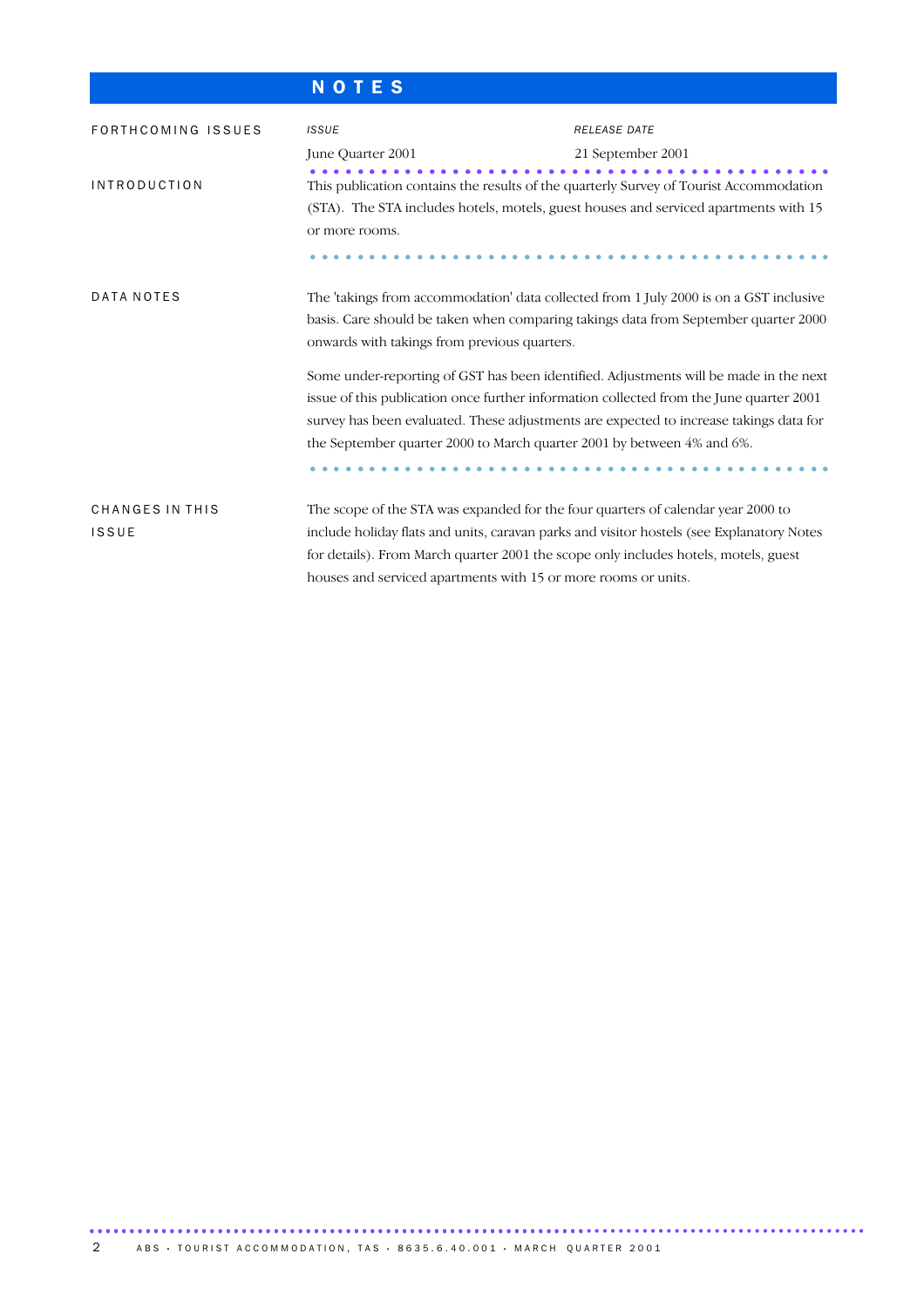## **CONTENTS**

| <b>CONTENTS</b> |  |  |  |  |  |  |  |  |  |  |  |  |  |  |  |  |  |  |  |  |  |  |  |  |  |  |  |      |
|-----------------|--|--|--|--|--|--|--|--|--|--|--|--|--|--|--|--|--|--|--|--|--|--|--|--|--|--|--|------|
|                 |  |  |  |  |  |  |  |  |  |  |  |  |  |  |  |  |  |  |  |  |  |  |  |  |  |  |  |      |
|                 |  |  |  |  |  |  |  |  |  |  |  |  |  |  |  |  |  |  |  |  |  |  |  |  |  |  |  | Page |
|                 |  |  |  |  |  |  |  |  |  |  |  |  |  |  |  |  |  |  |  |  |  |  |  |  |  |  |  |      |

### TABLES

| 3  | Accommodation establishments by star grading, Hobart Tourism Region 8 |
|----|-----------------------------------------------------------------------|
| 4  |                                                                       |
| 5. | Accommodation establishments by selected small areas, March qtr 2001, |
|    |                                                                       |
|    |                                                                       |

### INFORMATION

................................................................................................. .......................................................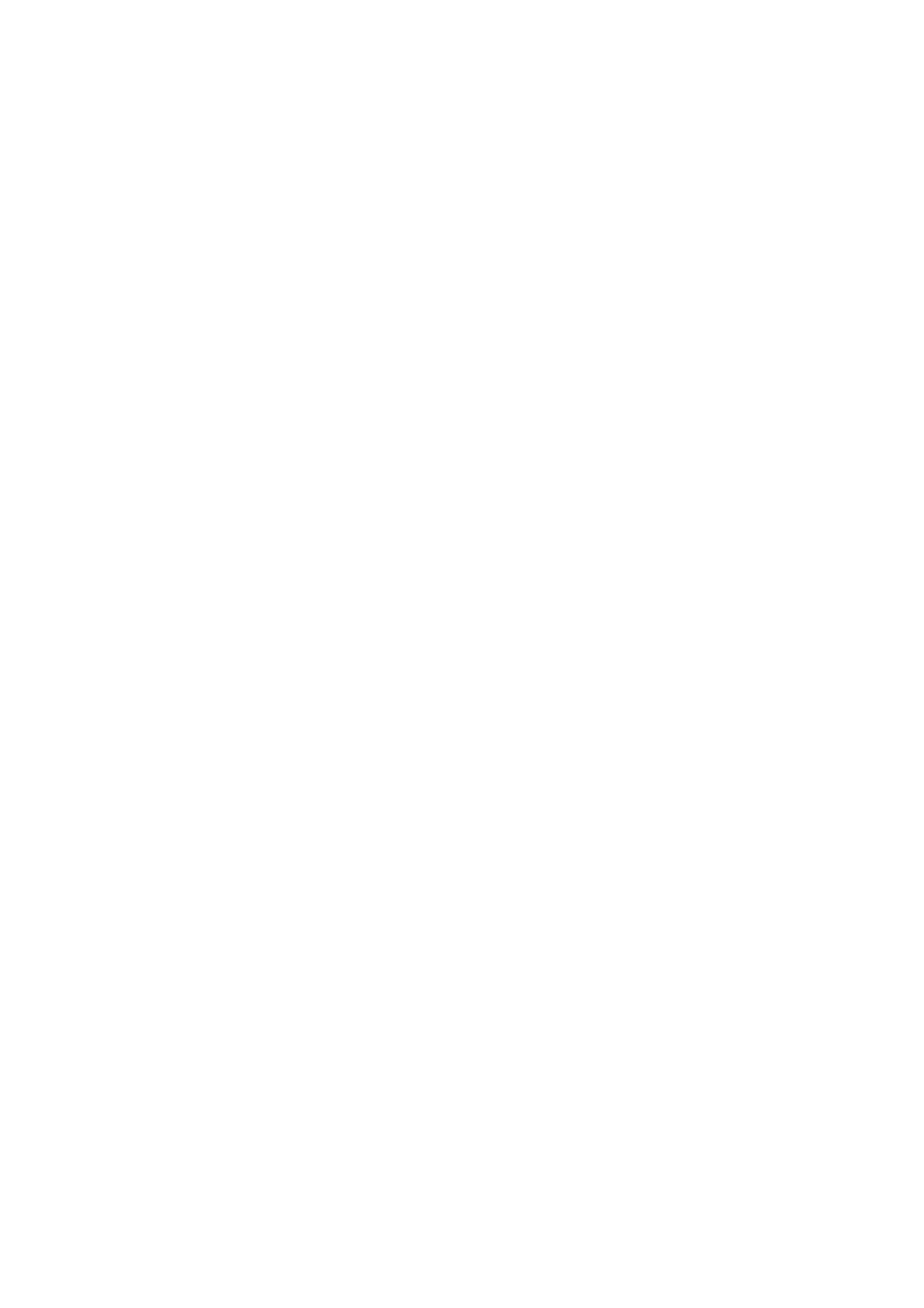|                       |                      |           |         |                             | Room     | Room                                    |        | Bed             |          | Average | Takings                     |
|-----------------------|----------------------|-----------|---------|-----------------------------|----------|-----------------------------------------|--------|-----------------|----------|---------|-----------------------------|
|                       | Establish-           | Guest     | Bed     | Persons                     | nights   | occupancy                               |        | Guest occupancy |          |         | Guest length of from accom- |
|                       | ments                | rooms     |         | spaces employed             | occupied | rate                                    | nights | rate            | arrivals | stay    | modation                    |
| Period                | no.                  | no.       | no.     | no.                         | '000     | %                                       | '000   | %               | '000     | days    | \$'000                      |
|                       |                      |           |         |                             |          |                                         |        |                 |          |         |                             |
|                       |                      |           |         |                             |          | LICENSED HOTELS WITH FACILITIES         |        |                 |          |         |                             |
| 1999                  |                      |           |         |                             |          |                                         |        |                 |          |         |                             |
| December quarter      | 55                   | 2929      | 8071    | 3074                        | 150      | 56.2                                    | 242    | 32.8            | 140      | 1.7     | 12 207                      |
|                       |                      |           |         |                             |          |                                         |        |                 |          |         |                             |
| 2000                  |                      |           |         |                             |          |                                         |        |                 |          |         |                             |
| March quarter         | 55                   | 2931      | 8 0 8 2 | 3 0 2 7                     | 173      | 65.0                                    | 292    | 39.9            | 164      | 1.8     | 15 184                      |
| June quarter          | 55                   | 2871      | 7870    | 2813                        | 129      | 49.2                                    | 206    | 28.7            | 115      | 1.8     | 11 098                      |
| September quarter     | 54                   | 2 9 0 9   | 8 0 2 3 | 2842                        | 103      | 38.3                                    | 161    | 21.9            | 86       | 1.9     | 9465                        |
| December quarter      | 54                   | 2 9 0 6   | 8 0 0 7 | 2880                        | 142      | 53.0                                    | 232    | 31.5            | 132      | 1.8     | 13 4 20                     |
|                       |                      |           |         |                             |          |                                         |        |                 |          |         |                             |
| 2001                  |                      |           |         |                             |          |                                         |        |                 |          |         |                             |
| March quarter         | 54                   | 2915      | 7999    | 2822                        | 174      | 66.4                                    | 292    | 40.6            | 170      | 1.7     | 16 653                      |
|                       |                      |           |         |                             |          |                                         |        |                 |          |         |                             |
| Year ended March 2000 |                      |           |         |                             | 561      | 52.8                                    | 919    | 31.5            | 515      | 1.8     | 47478                       |
| Year ended March 2001 |                      |           |         |                             | 547      | 51.7                                    | 891    | 30.6            | 503      | 1.8     | 50 636                      |
|                       |                      |           |         |                             |          |                                         |        |                 |          |         |                             |
|                       |                      |           |         |                             |          | MOTELS AND GUEST HOUSES WITH FACILITIES |        |                 |          |         |                             |
| 1999                  |                      |           |         |                             |          |                                         |        |                 |          |         |                             |
| December quarter      | 51                   | 1752      | 5431    | 735                         | 84       | 52.2                                    | 162    | 32.3            | 96       | 1.7     | 6822                        |
|                       |                      |           |         |                             |          |                                         |        |                 |          |         |                             |
| 2000                  |                      |           |         |                             |          |                                         |        |                 |          |         |                             |
| March quarter         | 51                   | 1747      | 5415    | 754                         | 103      | 65.0                                    | 196    | 39.8            | 112      | 1.8     | 8629                        |
| June quarter          | 51                   | 1749      | 5 4 2 0 | 671                         | 74       | 46.8                                    | 138    | 27.9            | 77       | 1.8     | 5880                        |
| September quarter     | 51                   | 1749      | 5 4 4 1 | 665                         | 53       | 33.4                                    | 100    | 20.3            | 56       | 1.8     | 4 3 5 9                     |
| December quarter      | 49                   | 1677      | 5 2 2 6 | 693                         | 80       | 52.0                                    | 153    | 31.7            | 87       | 1.7     | 6853                        |
|                       |                      |           |         |                             |          |                                         |        |                 |          |         |                             |
| 2001                  |                      |           |         |                             |          |                                         |        |                 |          |         |                             |
| March quarter         | 49                   | 1667      | 5 1 6 3 | 721                         | 102      | 68.2                                    | 202    | 43.5            | 109      | 1.8     | 9 4 0 3                     |
|                       |                      |           |         |                             |          |                                         |        |                 |          |         |                             |
| Year ended March 2000 |                      |           |         | $\ddot{\phantom{a}}$        | 318      | 49.7                                    | 602    | 30.3            | 349      | 1.7     | 25 330                      |
| Year ended March 2001 |                      | $\ddotsc$ |         | $\ddot{\phantom{a}}$        | 310      | 49.9                                    | 592    | 30.7            | 330      | 1.8     | 26 494                      |
|                       |                      |           |         |                             |          |                                         |        |                 |          |         |                             |
|                       |                      |           |         | SERVICED APARTMENTS         |          |                                         |        |                 |          |         |                             |
| 1999                  |                      |           |         |                             |          |                                         |        |                 |          |         |                             |
| December quarter      | 24                   | 865       | 3 4 8 7 | 419                         | 50       | 62.9                                    | 104    | 32.5            | 48       | 2.2     | 5 2 6 4                     |
|                       |                      |           |         |                             |          |                                         |        |                 |          |         |                             |
| 2000                  |                      |           |         |                             |          |                                         |        |                 |          |         |                             |
| March quarter         | 25                   | 892       | 3 5 2 3 | 439                         | 59       | 72.4                                    | 131    | 40.8            | 57       | 2.3     | 6 2 3 3                     |
| June quarter          | 25                   | 876       | 3 3 1 7 | 437                         | 45       | 57.1                                    | 98     | 32.5            | 40       | 2.4     | 4 7 2 4                     |
| September quarter     | 25                   | 876       | 3 3 3 0 | 427                         | 36       | 44.6                                    | 76     | 24.7            | 32       | 2.4     | 3762                        |
| December quarter      | 25                   | 879       | 3 2 2 5 | 426                         | 48       | 58.8                                    | 104    | 34.9            | 44       | 2.4     | 5 4 3 0                     |
|                       |                      |           |         |                             |          |                                         |        |                 |          |         |                             |
| 2001                  |                      |           |         |                             |          |                                         |        |                 |          |         |                             |
| March quarter         | 25                   | 880       | 3 2 2 4 | 437                         | 58       | 73.8                                    | 134    | 46.2            | 59       | 2.3     | 6855                        |
|                       |                      |           |         |                             |          |                                         |        |                 |          |         |                             |
| Year ended March 2000 | $\ddot{\phantom{a}}$ |           |         |                             | 185      | 58.1                                    | 393    | 31.1            | 178      | $2.2\,$ | 18 949                      |
| Year ended March 2001 |                      |           |         | $\ddot{\phantom{a}}$        | 187      | 58.5                                    | 411    | 34.4            | 174      | 2.4     | 20 771                      |
|                       |                      |           |         |                             |          |                                         |        |                 |          |         |                             |
|                       |                      |           |         | <b>TOTAL ESTABLISHMENTS</b> |          |                                         |        |                 |          |         |                             |
| 1999                  |                      |           |         |                             |          |                                         |        |                 |          |         |                             |
| December quarter      | 130                  | 5546      | 16 989  | 4 2 2 8                     | 284      | 56.0                                    | 508    | 32.6            | 283      | 1.8     | 24 293                      |
|                       |                      |           |         |                             |          |                                         |        |                 |          |         |                             |
| 2000                  |                      |           |         |                             |          |                                         |        |                 |          |         |                             |
| March quarter         | 131                  | 5570      | 17 0 20 | 4 2 2 0                     | 335      | 66.2                                    | 619    | 40.1            | 333      | 1.9     | 30 046                      |
| June quarter          | 131                  | 5496      | 16 607  | 3921                        | 248      | 49.7                                    | 442    | 29.2            | 232      | 1.9     | 21 702                      |
| September quarter     | 130                  | 5 5 3 4   | 16 794  | 3934                        | 191      | 37.8                                    | 337    | 22.0            | 174      | 1.9     | 17 585                      |
| December quarter      | 128                  | 5462      | 16 458  | 3999                        | 269      | 53.6                                    | 488    | 32.2            | 263      | 1.9     | 25 702                      |
|                       |                      |           |         |                             |          |                                         |        |                 |          |         |                             |
| 2001                  |                      |           |         |                             |          |                                         |        |                 |          |         |                             |
| March quarter         | 128                  | 5 4 6 2   | 16 38 6 | 3 9 8 0                     | 335      | 68.2                                    | 628    | 42.6            | 338      | 1.9     | 32 911                      |
|                       |                      |           |         |                             |          |                                         |        |                 |          |         |                             |
| Year ended March 2000 |                      |           |         |                             | 1 0 6 3  | 52.6                                    | 1913   | 31.0            | 1041     | 1.8     | 91 758                      |
| Year ended March 2001 |                      |           |         |                             | 1044     | 52.2                                    | 1895   | 31.4            | 1 0 0 7  | 1.9     | 97 901                      |
|                       |                      |           |         |                             |          |                                         |        |                 |          |         |                             |

(a) Comprising establishments with 15 or more rooms or units (see Explanatory Notes).

..........................................................................................  $ABS \cdot TOURIST ACCOMMODATION, TAS \cdot 8635.6.40.001 \cdot MARCH QUARTER 2001 5$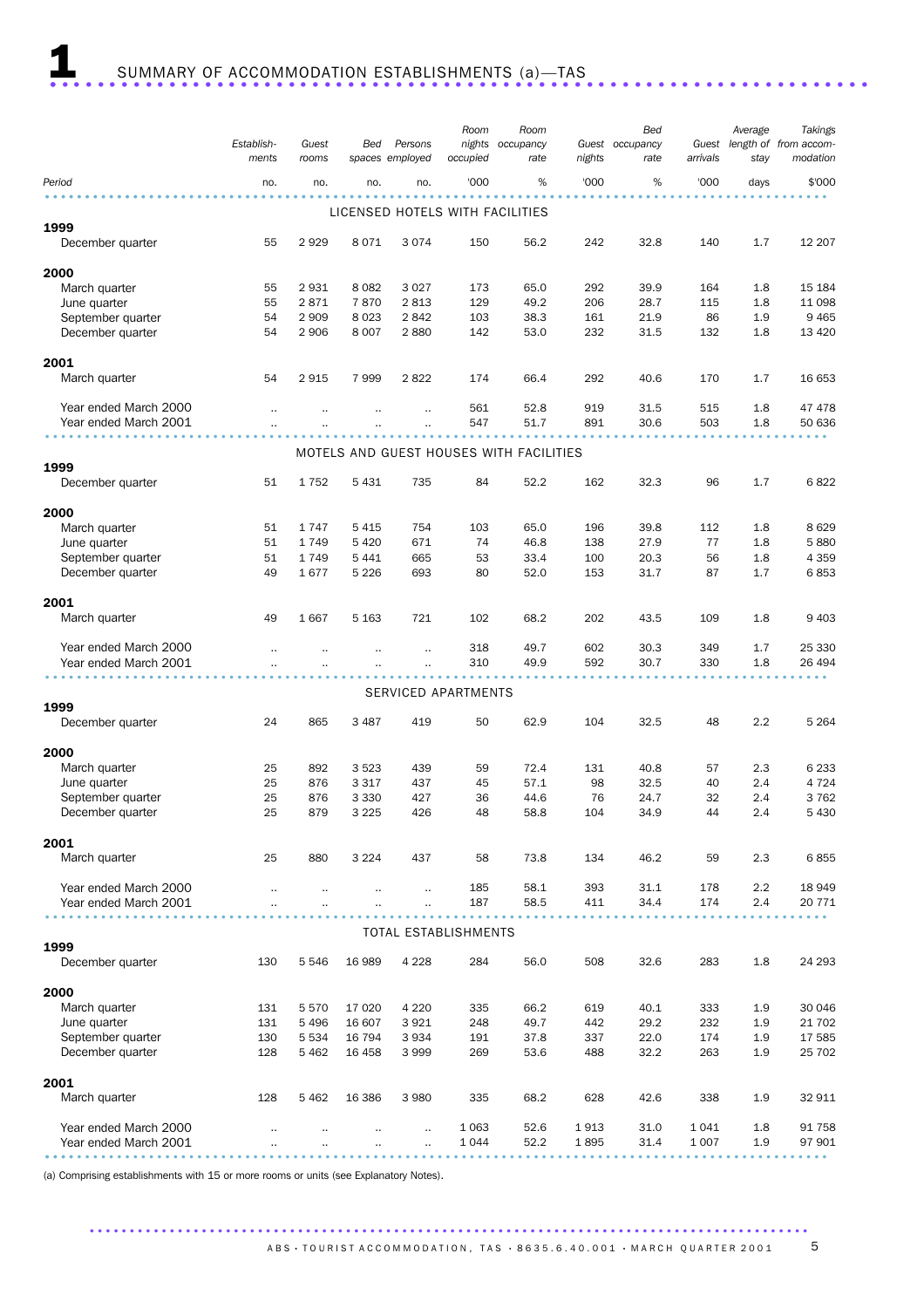## STAR GRADING ........................................

|                       | Licensed    | Motels    |                             |                                                  |         |         |         |         |
|-----------------------|-------------|-----------|-----------------------------|--------------------------------------------------|---------|---------|---------|---------|
|                       | hotels with | and guest | Serviced                    | 1 and                                            |         |         |         |         |
| Period                | facilities  | houses    | apartments                  | Ungraded                                         | 2       | 3       | 4 and 5 | Total   |
|                       |             |           |                             | ESTABLISHMENTS, CAPACITY AND EMPLOYMENT (number) |         |         |         |         |
| March quarter 2000    |             |           |                             |                                                  |         |         |         |         |
| <b>Establishments</b> | 55          | 51        | 25                          | 11                                               | 15      | 73      | 32      | 131     |
| Guest rooms           | 2931        | 1747      | 892                         | 337                                              | 415     | 2993    | 1825    | 5570    |
| Bed spaces            | 8 0 8 2     | 5 4 1 5   | 3 5 2 3                     | 925                                              | 1 0 6 9 | 9 3 5 4 | 5672    | 17 020  |
| Persons employed      | 3 0 2 7     | 754       | 439                         | 155                                              | 232     | 2 1 8 6 | 1647    | 4 2 2 0 |
| March quarter 2001    |             |           |                             |                                                  |         |         |         |         |
| Establishments        | 54          | 49        | 25                          | 9                                                | 16      | 71      | 32      | 128     |
| Guest rooms           | 2915        | 1667      | 880                         | 248                                              | 510     | 2636    | 2 0 6 8 | 5 4 6 2 |
| Bed spaces            |             | 5 1 6 3   | 3 2 2 4                     | 759                                              | 1 3 2 9 | 8 0 9 9 | 6 1 9 9 | 16 38 6 |
|                       | 7999        |           |                             | 205                                              |         |         |         |         |
| Persons employed      | 2822        | 721       | 437                         |                                                  | 245     | 1 3 1 2 | 2 2 1 8 | 3 9 8 0 |
|                       |             |           | ROOM NIGHTS OCCUPIED ('000) |                                                  |         |         |         |         |
| 2000                  |             |           |                             |                                                  |         |         |         |         |
| March quarter         | 172.8       | 103.4     | 58.8                        | 11.2                                             | 16.4    | 181.0   | 126.3   | 334.9   |
| 2001                  |             |           |                             |                                                  |         |         |         |         |
| January               | 56.0        | 33.8      | 20.6                        | 3.6                                              | 5.7     | 54.1    | 46.9    | 110.4   |
| February              | 53.6        | 31.0      | 17.0                        | 3.6                                              | 5.4     | 49.3    | 43.3    | 101.6   |
| March                 | 64.7        | 37.5      | 20.8                        | 3.5                                              | 7.1     | 60.7    | 51.8    | 123.0   |
|                       |             |           |                             |                                                  |         |         |         |         |
| March quarter         | 174.3       | 102.4     | 58.4                        | 10.7                                             | 18.2    | 164.1   | 142.0   | 335.1   |
|                       |             |           | ROOM OCCUPANCY RATES (%)    |                                                  |         |         |         |         |
| 2000                  |             |           |                             |                                                  |         |         |         |         |
| March quarter         | 65.0        | 65.0      | 72.4                        | 36.7                                             | 43.4    | 66.7    | 76.0    | 66.2    |
| 2001                  |             |           |                             |                                                  |         |         |         |         |
| January               | 62.0        | 65.4      | 75.6                        | 47.1                                             | 36.2    | 66.3    | 73.2    | 65.2    |
| February              | 65.7        | 66.5      | 68.9                        | 51.8                                             | 37.9    | 66.8    | 74.8    | 66.5    |
| March                 | 71.6        | 72.6      | 76.4                        | 45.6                                             | 44.7    | 74.2    | 80.8    | 72.7    |
|                       |             |           |                             |                                                  |         |         |         |         |
| March quarter         | 66.4        | 68.2      | 73.8                        | 48.0                                             | 39.7    | 69.2    | 76.3    | 68.2    |
|                       |             |           | GUEST NIGHTS ('000)         |                                                  |         |         |         |         |
| 2000                  |             |           |                             |                                                  |         |         |         |         |
| March quarter         | 292.4       | 196.3     | 130.8                       | 25.7                                             | 25.2    | 350.6   | 218.0   | 619.4   |
| 2001                  |             |           |                             |                                                  |         |         |         |         |
| January               | 100.6       | 70.9      | 52.2                        | 9.2                                              | 9.0     | 117.4   | 88.0    | 223.6   |
| February              | 86.4        | 59.4      | 36.8                        | 7.3                                              | 8.7     | 95.2    | 71.4    | 182.6   |
| March                 | 105.2       | 71.8      | 45.0                        | 7.2                                              | 12.0    | 116.2   | 86.5    | 222.0   |
| March quarter         | 292.1       | 202.1     | 133.9                       | 23.8                                             | 29.7    | 328.8   | 245.9   | 628.2   |
|                       |             |           |                             |                                                  |         |         |         |         |
|                       |             |           | BED OCCUPANCY RATES (%)     |                                                  |         |         |         |         |
| 2000                  |             |           |                             |                                                  |         |         |         |         |
| March quarter         | 39.9        | 39.8      | 40.8                        | 30.5                                             | 25.9    | 41.3    | 42.2    | 40.1    |
| 2001                  |             |           |                             |                                                  |         |         |         |         |
| January               | 40.6        | 44.3      | 52.2                        | 39.2                                             | 21.8    | 46.7    | 45.8    | 44.0    |
| February              | 38.6        | 41.1      | 40.8                        | 34.4                                             | 23.3    | 42.0    | 41.1    | 39.8    |
| March                 | 42.4        | 44.9      | 45.0                        | 30.7                                             | 29.2    | 46.3    | 45.0    | 43.7    |
| March quarter         | 40.6        | 43.5      | 46.2                        | 34.8                                             | 24.8    | 45.1    | 44.1    | 42.6    |
|                       |             |           |                             |                                                  |         |         |         |         |

(a) Comprising establishments with 15 or more rooms or units (see Explanatory Notes).

..........................................................................................  $6$  ABS • TOURIST ACCOMMODATION, TAS • 8635.6.40.001 • MARCH QUARTER 2001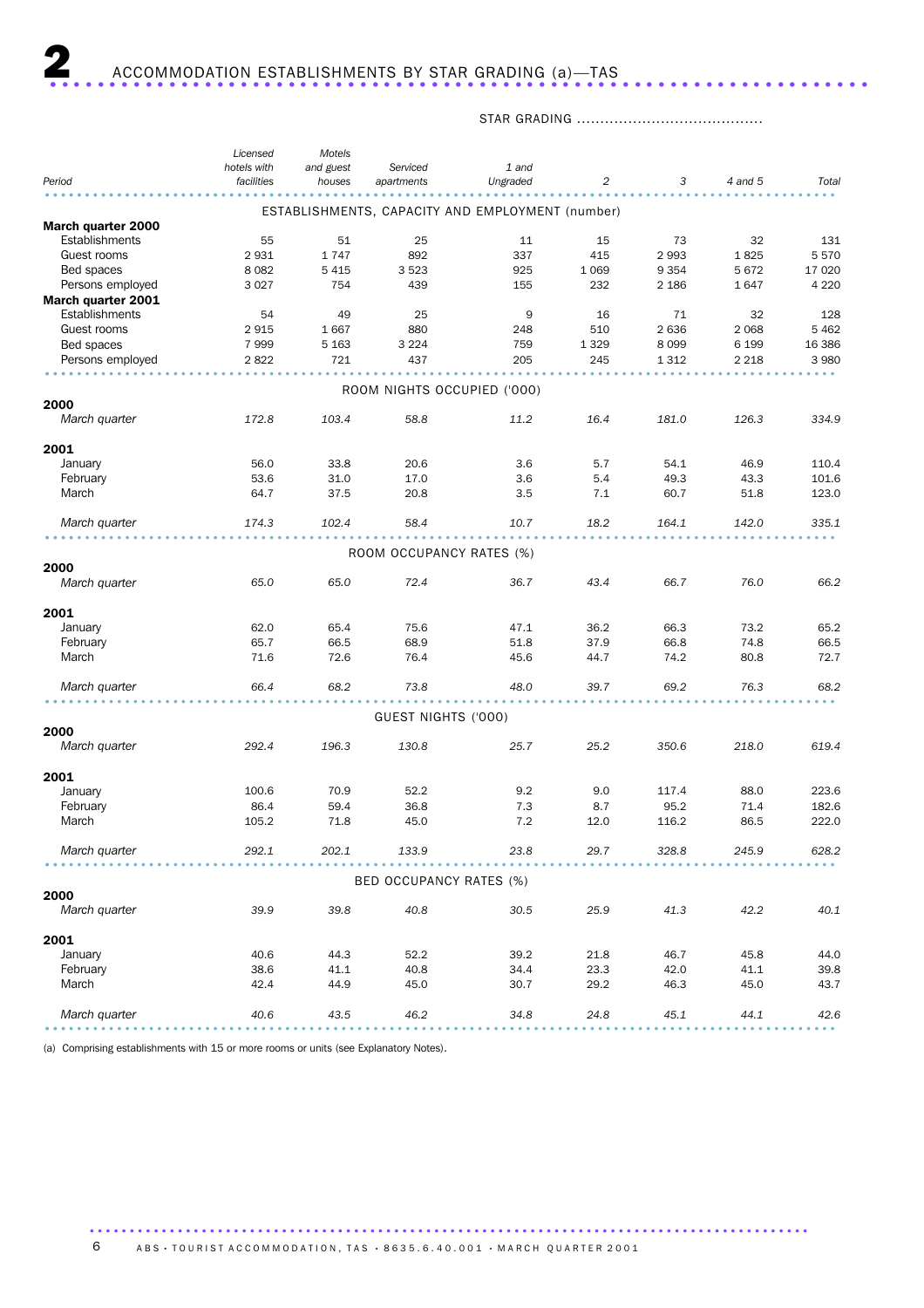### STAR GRADING ........................................

|               | Licensed    | Motels    |                       |                                               |                |         |         |        |
|---------------|-------------|-----------|-----------------------|-----------------------------------------------|----------------|---------|---------|--------|
|               | hotels with | and guest | Serviced              | 1 and                                         |                |         |         |        |
| Period        | facilities  | houses    | apartments            | Ungraded                                      | $\overline{c}$ | 3       | 4 and 5 | Total  |
|               |             |           | GUEST ARRIVALS ('000) |                                               |                |         |         |        |
| 2000          |             |           |                       |                                               |                |         |         |        |
| March quarter | 164.3       | 112.0     | 56.6                  | 12.8                                          | 17.5           | 190.5   | 112.0   | 332.8  |
| 2001          |             |           |                       |                                               |                |         |         |        |
| January       | 56.5        | 36.7      | 21.6                  | 4.3                                           | 5.9            | 64.5    | 40.1    | 114.7  |
| February      | 51.1        | 33.0      | 16.9                  | 3.4                                           | 5.4            | 56.7    | 35.6    | 101.1  |
| March         | 62.4        | 39.8      | 20.1                  | 3.7                                           | 7.4            | 69.5    | 41.7    | 122.3  |
| March quarter | 170.1       | 109.5     | 58.6                  | 11.4                                          | 18.7           | 190.7   | 117.3   | 338.1  |
|               |             |           |                       | AVERAGE LENGTH OF STAY (days)                 |                |         |         |        |
| 2000          |             |           |                       |                                               |                |         |         |        |
| March quarter | 1.8         | 1.8       | 2.3                   | 2.0                                           | 1.4            | 1.8     | 1.9     | 1.9    |
| 2001          |             |           |                       |                                               |                |         |         |        |
| March quarter | 1.7         | 1.8       | 2.3                   | 2.1                                           | 1.6            | 1.7     | 2.1     | 1.9    |
|               |             |           |                       | TAKINGS FROM ACCOMMODATION (\$'000)           |                |         |         |        |
| 2000          |             |           |                       |                                               |                |         |         |        |
| March quarter | 15 184      | 8629      | 6 2 3 3               | 886                                           | 790            | 14 639  | 13732   | 30 046 |
| 2001          |             |           |                       |                                               |                |         |         |        |
| January       | 5 4 2 4     | 3 2 0 4   | 2 4 8 4               | 321                                           | 324            | 4 708   | 5 7 5 7 | 11 111 |
| February      | 5 0 7 7     | 2 7 9 4   | 1975                  | 294                                           | 319            | 4 0 3 1 | 5 2 0 2 | 9845   |
| March         | 6 1 5 3     | 3 4 0 6   | 2 3 9 6               | 304                                           | 442            | 4946    | 6 2 6 3 | 11 955 |
| March quarter | 16 653      | 9 4 0 3   | 6855                  | 919                                           | 1085           | 13 685  | 17 222  | 32 911 |
|               |             |           |                       | AVERAGE TAKINGS PER ROOM NIGHT OCCUPIED (\$)  |                |         |         |        |
| 2000          |             |           |                       |                                               |                |         |         |        |
| March quarter | 87.9        | 83.4      | 106.1                 | 78.8                                          | 48.2           | 80.9    | 108.7   | 89.7   |
| 2001          |             |           |                       |                                               |                |         |         |        |
| January       | 96.9        | 94.8      | 120.4                 | 88.6                                          | 56.7           | 87.0    | 122.7   | 100.6  |
| February      | 94.7        | 90.0      | 116.3                 | 81.8                                          | 59.0           | 81.7    | 120.1   | 96.9   |
| March         | 95.1        | 90.8      | 115.0                 | 86.7                                          | 62.5           | 81.5    | 120.9   | 97.2   |
| March quarter | 95.6        | 91.9      | 117.3                 | 85.7                                          | 59.6           | 83.4    | 121.3   | 98.2   |
|               |             |           |                       | AVERAGE TAKINGS PER AVAILABLE ROOM NIGHT (\$) |                |         |         |        |
| 2000          |             |           |                       |                                               |                |         |         |        |
| March quarter | 57.1        | 54.3      | 76.8                  | 28.9                                          | 20.9           | 53.9    | 82.7    | 59.4   |
| 2001          |             |           |                       |                                               |                |         |         |        |
| January       | 60.0        | 62.0      | 91.1                  | 41.8                                          | 20.5           | 57.6    | 89.8    | 65.6   |
| February      | 62.2        | 59.9      | 80.1                  | 42.4                                          | 22.3           | 54.6    | 89.8    | 64.4   |
| March         | 68.1        | 65.9      | 87.8                  | 39.5                                          | 28.0           | 60.5    | 97.7    | 70.6   |
| March quarter | 63.5        | 62.7      | 86.5                  | 41.2                                          | 23.6           | 57.7    | 92.5    | 66.9   |
|               |             |           |                       |                                               |                |         |         |        |

(a) Comprising establishments with 15 or more rooms or units (see Explanatory Notes).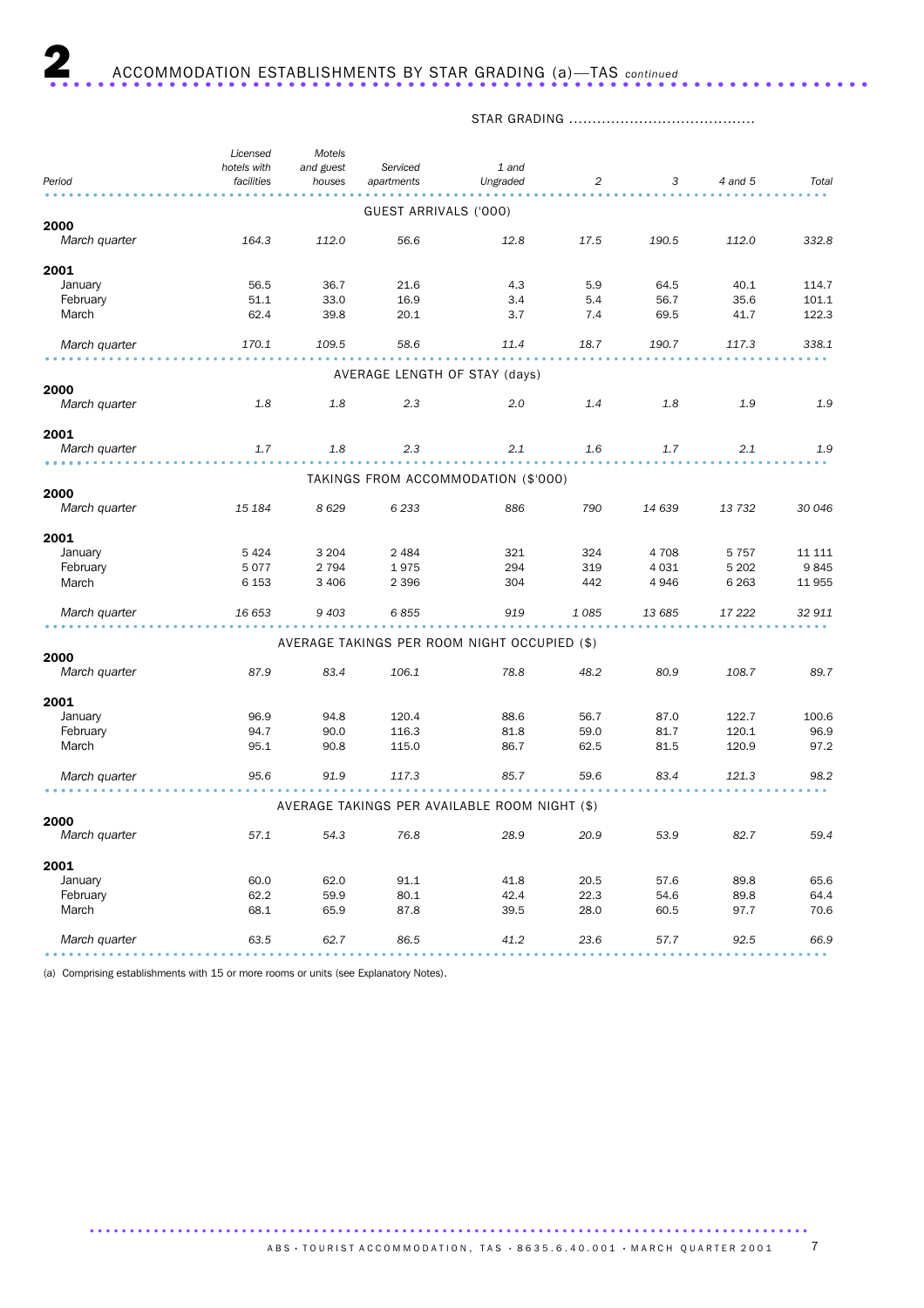..................................................................

STAR GRADING ...................................

|                    | Licensed    | Motels    |                             |                                         |         |         |         |
|--------------------|-------------|-----------|-----------------------------|-----------------------------------------|---------|---------|---------|
|                    | hotels with | and guest | Serviced                    | $1, 2$ and                              |         |         |         |
| Period             | facilities  | houses    | apartments                  | Ungraded                                | 3       | 4 and 5 | Total   |
|                    |             |           |                             | ESTABLISHMENTS, CAPACITY AND EMPLOYMENT |         |         |         |
| March quarter 2000 |             |           |                             |                                         |         |         |         |
| Establishments     | 11          | 20        | 8                           | $\overline{7}$                          | 21      | 11      | 39      |
| Guest rooms        | 1 0 6 4     | 701       | 364                         | 214                                     | 1 1 5 7 | 758     | 2 1 2 9 |
| Bed spaces         | 2 7 7 4     | 2 1 1 9   | 1 2 4 2                     | 531                                     | 3 3 3 3 | 2 2 7 1 | 6 1 3 5 |
| Persons employed   | 1376        | 281       | 157                         | 73                                      | 1 2 0 7 | 534     | 1814    |
| March quarter 2001 |             |           |                             |                                         |         |         |         |
| Establishments     | 11          | 18        | 8                           | 5                                       | 20      | 12      | 37      |
| Guest rooms        | 1 0 6 0     | 614       | 366                         | 159                                     | 845     | 1 0 3 6 | 2 0 4 0 |
| Bed spaces         | 2 7 5 8     | 1889      | 1 1 5 8                     | 397                                     | 2 4 6 2 | 2946    | 5805    |
| Persons employed   | 1 3 4 2     | 227       | 157                         | 100                                     | 369     | 1 2 5 7 | 1726    |
|                    |             |           |                             |                                         |         |         |         |
|                    |             |           | ROOM NIGHTS OCCUPIED ('000) |                                         |         |         |         |
| 2000               |             |           |                             |                                         |         |         |         |
| March quarter      | 74.1        | 43.1      | 27.5                        | 6.7                                     | 79.0    | 58.9    | 144.6   |
| 2001               |             |           |                             |                                         |         |         |         |
| January            | 26.1        | 14.1      | 10.1                        | 2.0                                     | 20.6    | 27.7    | 50.3    |
| February           | 23.1        | 12.4      | 8.1                         | 1.8                                     | 18.0    | 23.8    | 43.6    |
|                    | 28.2        |           |                             |                                         |         | 28.7    |         |
| March              |             | 15.1      | 9.8                         | 2.1                                     | 22.4    |         | 53.2    |
| March quarter      | 77.4        | 41.6      | 28.0                        | 5.9                                     | 61.0    | 80.1    | 147.0   |
|                    |             |           |                             |                                         |         |         |         |
| 2000               |             |           | ROOM OCCUPANCY RATES (%)    |                                         |         |         |         |
| March quarter      | 77.2        | 67.5      | 82.9                        | 34.5                                    | 75.7    | 85.3    | 75.0    |
| 2001               |             |           |                             |                                         |         |         |         |
| January            | 79.4        | 73.9      | 89.1                        | 40.5                                    | 78.6    | 86.1    | 79.5    |
| February           | 77.8        | 72.1      | 78.9                        | 39.6                                    | 76.2    | 81.9    | 76.3    |
| March              | 85.9        | 79.6      | 86.6                        | 42.9                                    | 85.4    | 89.4    | 84.1    |
|                    |             |           |                             |                                         |         |         |         |
| March quarter      | 81.1        | 75.3      | 85.1                        | 41.0                                    | 80.2    | 85.9    | 80.1    |
|                    |             |           | GUEST NIGHTS ('000)         |                                         |         |         |         |
| 2000               |             |           |                             |                                         |         |         |         |
| March quarter      | 121.0       | 84.8      | 57.6                        | 13.3                                    | 146.3   | 103.7   | 263.4   |
| 2001               |             |           |                             |                                         |         |         |         |
| January            | 44.4        | 29.2      | 24.0                        | 3.7                                     | 41.6    | 52.3    | 97.6    |
| February           | 36.0        | 23.4      | 16.1                        | 3.0                                     | 33.1    | 39.4    | 75.5    |
| March              | 43.9        | 28.2      | 20.1                        | 3.5                                     | 40.4    | 48.3    | 92.3    |
|                    |             |           |                             |                                         |         |         |         |
| March quarter      | 124.3       | 80.8      | 60.2                        | 10.2                                    | 115.1   | 140.1   | 265.4   |
|                    |             |           | BED OCCUPANCY RATES (%)     |                                         |         |         |         |
| 2000               |             |           |                             |                                         |         |         |         |
| March quarter      | 48.4        | 44.0      | 51.0                        | 27.6                                    | 48.6    | 50.2    | 47.4    |
|                    |             |           |                             |                                         |         |         |         |
| 2001               |             |           |                             |                                         |         |         |         |
| January            | 51.9        | 49.9      | 66.7                        | 30.0                                    | 54.5    | 57.3    | 54.2    |
| February           | 46.7        | 44.1      | 49.7                        | 26.8                                    | 48.0    | 47.8    | 46.4    |
| March              | 51.4        | 48.2      | 56.0                        | 28.4                                    | 53.0    | 52.9    | 51.3    |
| March quarter      | 50.1        | 47.5      | 57.8                        | 28.4                                    | 52.0    | 52.8    | 50.8    |
|                    |             |           |                             |                                         |         |         |         |

(a) Comprising establishments with 15 or more rooms or units (see Explanatory Notes).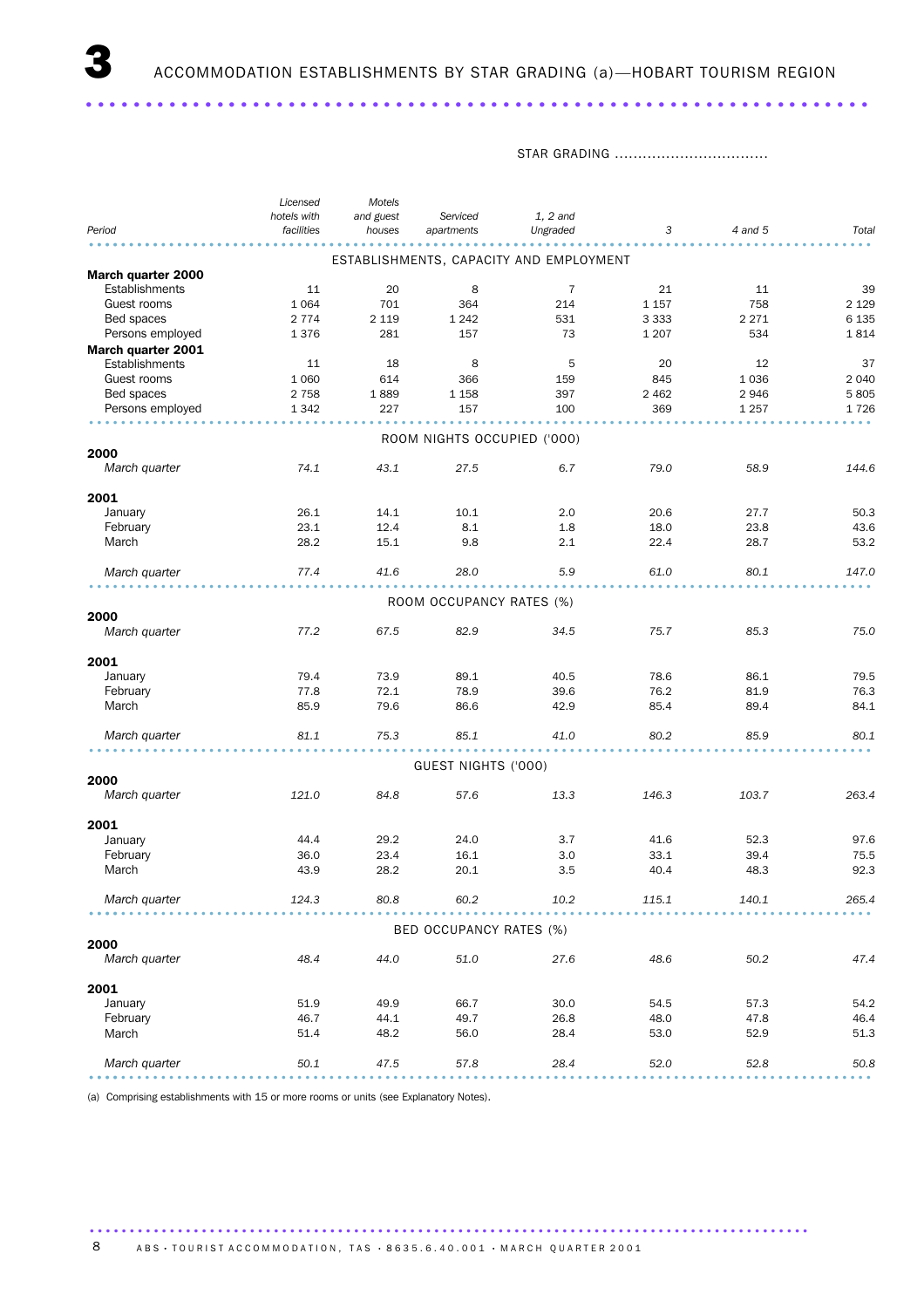STAR GRADING ................................

|               | Licensed    | Motels    |                               |                                               |         |         |         |
|---------------|-------------|-----------|-------------------------------|-----------------------------------------------|---------|---------|---------|
|               | hotels with | and guest | Serviced                      | $1, 2$ and                                    |         |         |         |
| Period        | facilities  | houses    | apartments                    | Ungraded                                      | 3       | 4 and 5 | Total   |
|               |             |           | GUEST ARRIVALS ('000)         |                                               |         |         |         |
| 2000          |             |           |                               |                                               |         |         |         |
| March quarter | 51.6        | 40.6      | 20.3                          | 6.8                                           | 60.7    | 44.9    | 112.4   |
| 2001          |             |           |                               |                                               |         |         |         |
| January       | 18.7        | 11.4      | 7.8                           | 1.5                                           | 17.8    | 18.6    | 37.9    |
| February      | 16.8        | 10.1      | 6.2                           | 1.2                                           | 15.7    | 16.2    | 33.1    |
| March         | 19.7        | 12.4      | 7.1                           | 1.8                                           | 18.7    | 18.7    | 39.2    |
| March quarter | 55.2        | 34.0      | 21.0                          | 4.5                                           | 52.2    | 53.5    | 110.2   |
|               |             |           | AVERAGE LENGTH OF STAY (days) |                                               |         |         |         |
| 2000          |             |           |                               |                                               |         |         |         |
| March quarter | 2.3         | 2.1       | 2.8                           | 2.0                                           | 2.4     | 2.3     | 2.3     |
| 2001          |             |           |                               |                                               |         |         |         |
| March quarter | 2.3         | 2.4       | 2.9                           | 2.3                                           | 2.2     | 2.6     | 2.4     |
|               |             |           |                               | TAKINGS FROM ACCOMMODATION (\$'000)           |         |         |         |
| 2000          |             |           |                               |                                               |         |         |         |
| March quarter | 7 5 5 5     | 3 100     | 3 1 4 5                       | 429                                           | 6 5 3 4 | 6838    | 13 801  |
| 2001          |             |           |                               |                                               |         |         |         |
| January       | 2918        | 1 1 5 9   | 1 2 9 2                       | 138                                           | 1734    | 3 4 9 7 | 5 3 6 9 |
| February      | 2 4 9 9     | 967       | 1 0 3 7                       | 121                                           | 1421    | 2961    | 4 5 0 3 |
| March         | 3 1 3 4     | 1 2 0 1   | 1 2 8 0                       | 172                                           | 1789    | 3 6 5 4 | 5 6 1 5 |
| March quarter | 8 5 5 1     | 3 3 2 7   | 3 609                         | 431                                           | 4944    | 10 112  | 15 488  |
|               |             |           |                               | AVERAGE TAKINGS PER ROOM NIGHT OCCUPIED (\$)  |         |         |         |
| 2000          |             |           |                               |                                               |         |         |         |
| March quarter | 102.0       | 72.0      | 114.6                         | 63.9                                          | 82.7    | 116.2   | 95.4    |
| 2001          |             |           |                               |                                               |         |         |         |
| January       | 111.9       | 82.4      | 127.8                         | 69.2                                          | 84.2    | 126.5   | 106.8   |
| February      | 108.3       | 78.1      | 128.2                         | 68.6                                          | 78.8    | 124.6   | 103.4   |
| March         | 111.0       | 79.3      | 130.2                         | 81.3                                          | 80.0    | 127.2   | 105.5   |
| March quarter | 110.5       | 80.0      | 128.8                         | 73.4                                          | 81.0    | 126.2   | 105.3   |
|               |             |           |                               | AVERAGE TAKINGS PER AVAILABLE ROOM NIGHT (\$) |         |         |         |
| 2000          |             |           |                               |                                               |         |         |         |
| March quarter | 78.7        | 48.6      | 95.0                          | 22.0                                          | 62.6    | 99.1    | 71.5    |
| 2001          |             |           |                               |                                               |         |         |         |
| January       | 88.8        | 60.9      | 113.9                         | 28.0                                          | 66.2    | 108.9   | 84.9    |
| February      | 84.2        | 56.3      | 101.2                         | 27.2                                          | 60.1    | 102.1   | 78.8    |
| March         | 95.4        | 63.1      | 112.8                         | 34.9                                          | 68.3    | 113.8   | 88.8    |
| March quarter | 89.6        | 60.2      | 109.6                         | 30.1                                          | 65.0    | 108.5   | 84.4    |
|               |             |           |                               |                                               |         |         |         |

(a) Comprising establishments with 15 or more rooms or units (see Explanatory Notes).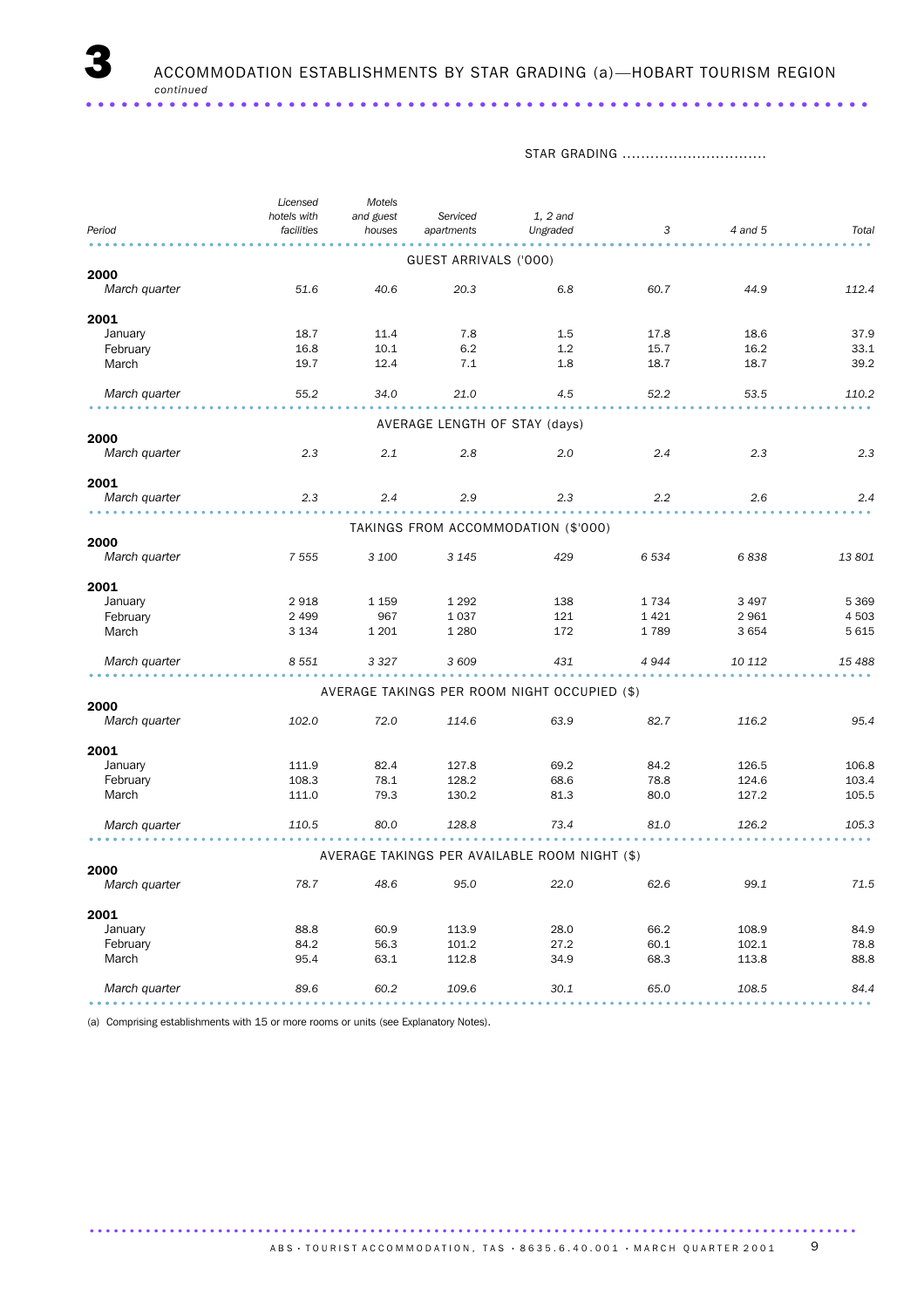GREATER HOBART.................... SOUTHERN............................. EAST COAST............................

|                           | Licensed<br>hotels<br>with | Motels<br>and<br>guest | Serviced<br>apart- |                 | Licensed<br>hotels<br>with  | Motels<br>and<br>guest | Serviced<br>apart-                      |             | Licensed<br>hotels<br>with | Motels<br>and<br>guest | Serviced<br>apart- |                |
|---------------------------|----------------------------|------------------------|--------------------|-----------------|-----------------------------|------------------------|-----------------------------------------|-------------|----------------------------|------------------------|--------------------|----------------|
| Period                    | facilities                 | houses                 | ments              | Total           | facilities                  | houses                 | ments                                   | Total       | facilities                 | houses                 | ments              | Total          |
|                           |                            |                        |                    |                 |                             |                        | ESTABLISHMENTS, CAPACITY AND EMPLOYMENT |             |                            |                        |                    |                |
| March quarter 2000        |                            |                        |                    |                 |                             |                        |                                         |             |                            |                        |                    |                |
| Establishments            | 11                         | 20                     | 8                  | 39              | 10                          | 1                      | 3                                       | 14          | $\overline{2}$             | 1                      | 1                  | 4              |
| Guest rooms               | 1 0 6 4                    | 701                    | 364                | 2 1 2 9         | 310                         | n.p.                   | n.p.                                    | 460         | n.p.                       | n.p.                   | n.p.               | n.p.           |
| Bed spaces                | 2 7 7 4                    | 2 1 1 9                | 1 2 4 2            | 6 1 3 5         | 938                         | n.p.                   | n.p.                                    | 1588        | n.p.                       | n.p.                   | n.p.               | n.p.           |
| Persons employed          | 1376                       | 281                    | 157                | 1814            | 167                         | n.p.                   | n.p.                                    | 267         | n.p.                       | n.p.                   | n.p.               | n.p.           |
| March quarter 2001        |                            |                        |                    |                 |                             |                        |                                         |             |                            |                        |                    |                |
| Establishments            | 11                         | 18                     | 8                  | 37              | 10                          | 1                      | 3                                       | 14          | $\overline{2}$             | 1                      | 1                  | $\overline{4}$ |
| Guest rooms<br>Bed spaces | 1 0 6 0<br>2 7 5 8         | 614<br>1889            | 366<br>1 1 5 8     | 2 0 4 0<br>5805 | 309<br>933                  | n.p.<br>n.p.           | n.p.<br>n.p.                            | 462<br>1595 | n.p.<br>n.p.               | n.p.<br>n.p.           | n.p.<br>n.p.       | n.p.<br>n.p.   |
| Persons employed          | 1 3 4 2                    | 227                    | 157                | 1726            | 167                         | n.p.                   | n.p.                                    | 260         | n.p.                       | n.p.                   | n.p.               | n.p.           |
|                           |                            |                        |                    |                 |                             |                        |                                         |             |                            |                        |                    |                |
|                           |                            |                        |                    |                 | ROOM NIGHTS OCCUPIED ('000) |                        |                                         |             |                            |                        |                    |                |
| 2000                      |                            |                        |                    |                 |                             |                        |                                         |             |                            |                        |                    |                |
| March quarter             | 74.1                       | 43.1                   | 27.5               | 144.6           | 17.5                        | n.p.                   | n.p.                                    | 26.8        | n.p.                       | n.p.                   | n.p.               | n.p.           |
|                           |                            |                        |                    |                 |                             |                        |                                         |             |                            |                        |                    |                |
| 2001<br>January           | 26.1                       | 14.1                   | 10.1               | 50.3            | 6.2                         | n.p.                   | n.p.                                    | 9.6         | n.p.                       | n.p.                   | n.p.               | n.p.           |
| February                  | 23.1                       | 12.4                   | 8.1                | 43.6            | 5.3                         | n.p.                   | n.p.                                    | 8.0         | n.p.                       | n.p.                   | n.p.               | n.p.           |
| March                     | 28.2                       | 15.1                   | 9.8                | 53.2            | 6.4                         | n.p.                   | n.p.                                    | 9.2         | n.p.                       | n.p.                   | n.p.               | n.p.           |
|                           |                            |                        |                    |                 |                             |                        |                                         |             |                            |                        |                    |                |
| March quarter             | 77.4                       | 41.6                   | 28.0               | 147.0           | 17.9                        | n.p.                   | n.p.                                    | 26.9        | n.p.                       | n.p.                   | n.p.               | n.p.           |
|                           |                            |                        |                    |                 |                             |                        |                                         |             |                            |                        |                    |                |
|                           |                            |                        |                    |                 | ROOM OCCUPANCY RATES (%)    |                        |                                         |             |                            |                        |                    |                |
| 2000<br>March quarter     | 77.2                       | 67.5                   | 82.9               | 75.0            | 62.1                        | n.p.                   | n.p.                                    | 63.9        | n.p.                       | n.p.                   | n.p.               | n.p.           |
|                           |                            |                        |                    |                 |                             |                        |                                         |             |                            |                        |                    |                |
| 2001                      |                            |                        |                    |                 |                             |                        |                                         |             |                            |                        |                    |                |
| January                   | 79.4                       | 73.9                   | 89.1               | 79.5            | 64.4                        | n.p.                   | n.p.                                    | 67.2        | n.p.                       | n.p.                   | n.p.               | n.p.           |
| February                  | 77.8                       | 72.1                   | 78.9               | 76.3            | 61.5                        | n.p.                   | n.p.                                    | 62.0        | n.p.                       | n.p.                   | n.p.               | n.p.           |
| March                     | 85.9                       | 79.6                   | 86.6               | 84.1            | 66.4                        | n.p.                   | n.p.                                    | 64.6        | n.p.                       | n.p.                   | n.p.               | n.p.           |
|                           |                            |                        |                    |                 |                             |                        |                                         |             |                            |                        |                    |                |
| March quarter             | 81.1                       | 75.3                   | 85.1               | 80.1            | 64.2                        | n.p.                   | n.p.                                    | 64.7        | n.p.                       | n.p.                   | n.p.               | n.p.           |
|                           |                            |                        |                    |                 | GUEST NIGHTS ('000)         |                        |                                         |             |                            |                        |                    |                |
| 2000                      |                            |                        |                    |                 |                             |                        |                                         |             |                            |                        |                    |                |
| March quarter             | 121.0                      | 84.8                   | 57.6               | 263.4           | 35.3                        | n.p.                   | n.p.                                    | 56.0        | n.p.                       | n.p.                   | n.p.               | n.p.           |
|                           |                            |                        |                    |                 |                             |                        |                                         |             |                            |                        |                    |                |
| 2001                      |                            |                        |                    |                 |                             |                        |                                         |             |                            |                        |                    |                |
| January                   | 44.4                       | 29.2                   | 24.0               | 97.6            | 13.5                        | n.p.                   | n.p.                                    | 22.3        | n.p.                       | n.p.                   | n.p.               | n.p.           |
| February<br>March         | 36.0                       | 23.4                   | 16.1               | 75.5<br>92.3    | 10.3<br>12.4                | n.p.                   | n.p.                                    | 16.2        | n.p.                       | n.p.                   | n.p.               | n.p.           |
|                           | 43.9                       | 28.2                   | 20.1               |                 |                             | n.p.                   | n.p.                                    | 18.5        | n.p.                       | n.p.                   | n.p.               | n.p.           |
| March quarter             | 124.3                      | 80.8                   | 60.2               | 265.4           | 36.3                        | n.p.                   | n.p.                                    | 57.0        | n.p.                       | n.p.                   | n.p.               | n.p.           |
|                           |                            |                        |                    |                 |                             |                        |                                         |             |                            |                        |                    |                |
|                           |                            |                        |                    |                 | BED OCCUPANCY RATES (%)     |                        |                                         |             |                            |                        |                    |                |
| 2000                      |                            |                        |                    |                 |                             |                        |                                         |             |                            |                        |                    |                |
| March quarter             | 48.4                       | 44.0                   | 51.0               | 47.4            | 41.3                        | n.p.                   | n.p.                                    | 38.8        | n.p.                       | n.p.                   | n.p.               | n.p.           |
| 2001                      |                            |                        |                    |                 |                             |                        |                                         |             |                            |                        |                    |                |
| January                   | 51.9                       | 49.9                   | 66.7               | 54.2            | 46.8                        | n.p.                   | n.p.                                    | 45.1        | n.p.                       | n.p.                   | n.p.               | n.p.           |
| February                  | 46.7                       | 44.1                   | 49.7               | 46.4            | 39.6                        | n.p.                   | n.p.                                    | 36.2        | n.p.                       | n.p.                   | n.p.               | n.p.           |
| March                     | 51.4                       | 48.2                   | 56.0               | 51.3            | 42.9                        | n.p.                   | n.p.                                    | 37.5        | n.p.                       | n.p.                   | n.p.               | n.p.           |
|                           |                            |                        |                    |                 |                             |                        |                                         |             |                            |                        |                    |                |
| March quarter             | 50.1                       | 47.5                   | 57.8               | 50.8            | 43.2                        | n.p.                   | n.p.                                    | 39.7        | n.p.                       | n.p.                   | n.p.               | n.p.           |
|                           |                            |                        |                    |                 |                             |                        |                                         |             |                            |                        |                    |                |

(a) Comprising establishments with 15 or more rooms or units (see Explanatory Notes).

.......................................................................................... 10 A B S • TOURIST ACCOMMODATION, TAS • 8635.6.40.001 • MARCH QUARTER 2001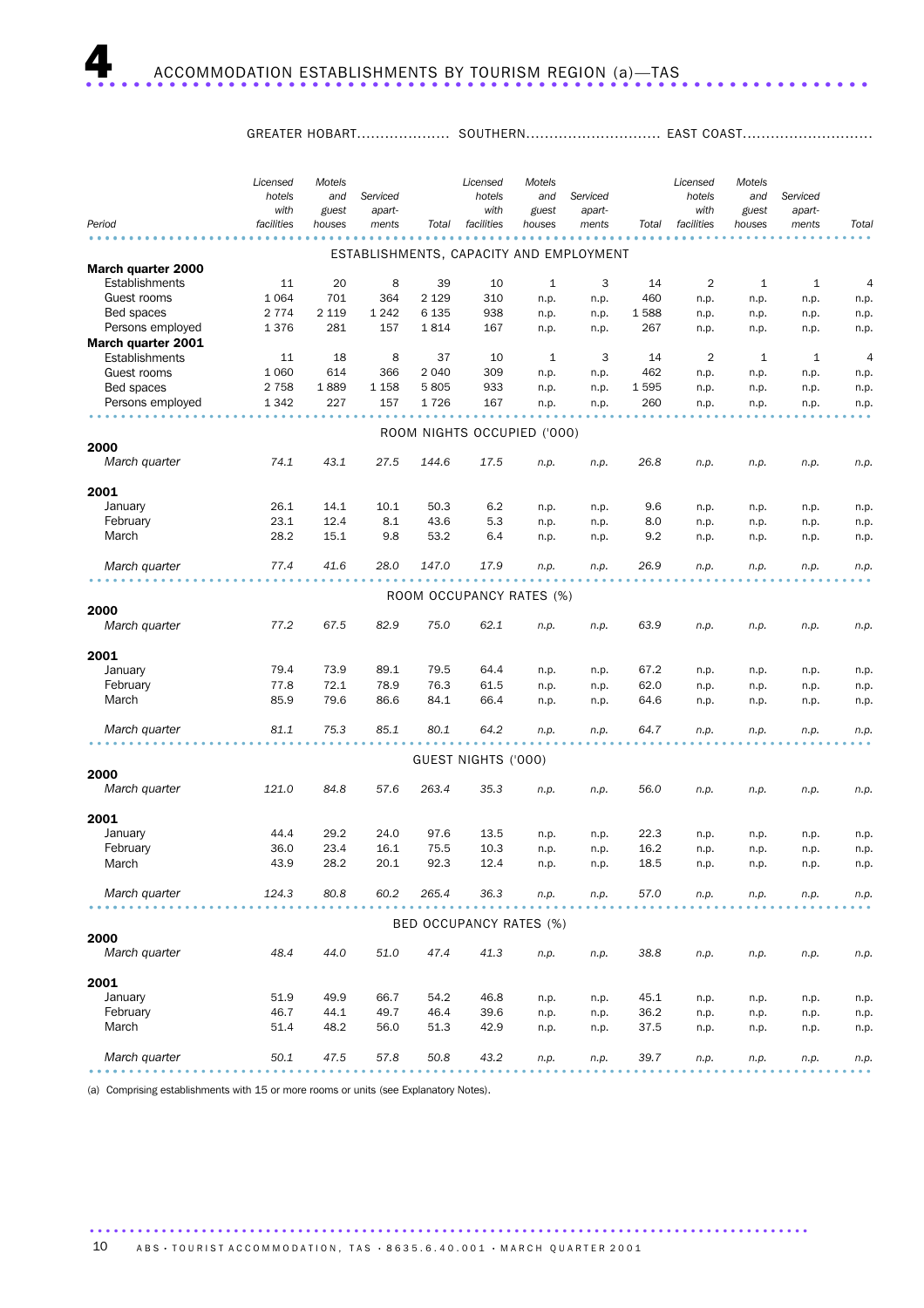|--|

|                       | Licensed<br>hotels<br>with<br>facilities | Motels<br>and<br>guest | Serviced<br>apart- |         | Licensed<br>hotels<br>with<br>facilities | <b>Motels</b><br>and<br>guest | Serviced<br>apart-                            |         | Licensed<br>hotels<br>with<br>facilities | Motels<br>and<br>guest | Serviced<br>apart- |       |
|-----------------------|------------------------------------------|------------------------|--------------------|---------|------------------------------------------|-------------------------------|-----------------------------------------------|---------|------------------------------------------|------------------------|--------------------|-------|
| Period                |                                          | houses                 | ments              | Total   |                                          | houses                        | ments                                         | Total   |                                          | houses                 | ments              | Total |
|                       |                                          |                        |                    |         | GUEST ARRIVALS ('000)                    |                               |                                               |         |                                          |                        |                    |       |
| 2000                  |                                          |                        |                    |         |                                          |                               |                                               |         |                                          |                        |                    |       |
| March quarter         | 51.6                                     | 40.6                   | 20.3               | 112.4   | 28.9                                     | n.p.                          | n.p.                                          | 41.3    | n.p.                                     | n.p.                   | n.p.               | n.p.  |
| 2001                  |                                          |                        |                    |         |                                          |                               |                                               |         |                                          |                        |                    |       |
| January               | 18.7                                     | 11.4                   | 7.8                | 37.9    | 10.8                                     | n.p.                          | n.p.                                          | 15.3    | n.p.                                     | n.p.                   | n.p.               | n.p.  |
| February              | 16.8                                     | 10.1                   | 6.2                | 33.1    | 9.0                                      | n.p.                          | n.p.                                          | 12.5    | n.p.                                     | n.p.                   | n.p.               | n.p.  |
| March                 | 19.7                                     | 12.4                   | 7.1                | 39.2    | 11.1                                     | n.p.                          | n.p.                                          | 14.7    | n.p.                                     | n.p.                   | n.p.               | n.p.  |
| March quarter         | 55.2                                     | 34.0                   | 21.0               | 110.2   | 30.8                                     | n.p.                          | n.p.                                          | 42.5    | n.p.                                     | n.p.                   | n.p.               | n.p.  |
|                       |                                          |                        |                    |         |                                          |                               |                                               |         |                                          |                        |                    |       |
| 2000                  |                                          |                        |                    |         | AVERAGE LENGTH OF STAY (days)            |                               |                                               |         |                                          |                        |                    |       |
| March quarter         | 2.3                                      | 2.1                    | 2.8                | 2.3     | 1.2                                      | n.p.                          | n.p.                                          | 1.4     | n.p.                                     | n.p.                   | n.p.               | n.p.  |
| 2001                  |                                          |                        |                    |         |                                          |                               |                                               |         |                                          |                        |                    |       |
| March quarter         | 2.3                                      | 2.4                    | 2.9                | 2.4     | 1.2                                      | n.p.                          | n.p.                                          | 1.3     | n.p.                                     | n.p.                   | n.p.               | n.p.  |
|                       |                                          |                        |                    |         | TAKINGS FROM ACCOMMODATION (\$'000)      |                               |                                               |         |                                          |                        |                    |       |
| 2000                  |                                          |                        |                    |         |                                          |                               |                                               |         |                                          |                        |                    |       |
| March quarter         | 7 5 5 5                                  | 3 100                  | 3 1 4 5            | 13 801  | 1 201                                    | n.p.                          | n.p.                                          | 2 4 2 2 | n.p.                                     | n.p.                   | n.p.               | n.p.  |
| 2001                  |                                          |                        |                    |         |                                          |                               |                                               |         |                                          |                        |                    |       |
| January               | 2918                                     | 1 1 5 9                | 1 2 9 2            | 5 3 6 9 | 483                                      | n.p.                          | n.p.                                          | 1 0 3 6 | n.p.                                     | n.p.                   | n.p.               | n.p.  |
| February              | 2 4 9 9                                  | 967                    | 1 0 3 7            | 4 5 0 3 | 418                                      | n.p.                          | n.p.                                          | 833     | n.p.                                     | n.p.                   | n.p.               | n.p.  |
| March                 | 3 1 3 4                                  | 1 2 0 1                | 1 2 8 0            | 5 6 1 5 | 465                                      | n.p.                          | n.p.                                          | 898     | n.p.                                     | n.p.                   | n.p.               | n.p.  |
| March quarter         | 8 5 5 1                                  | 3 3 2 7                | 3 609              | 15 488  | 1366                                     | n.p.                          | n.p.                                          | 2 767   | n.p.                                     | n.p.                   | n.p.               | n.p.  |
|                       |                                          |                        |                    |         |                                          |                               |                                               |         |                                          |                        |                    |       |
| 2000                  |                                          |                        |                    |         |                                          |                               | AVERAGE TAKINGS PER ROOM NIGHT OCCUPIED (\$)  |         |                                          |                        |                    |       |
| March quarter         | 102.0                                    | 72.0                   | 114.6              | 95.4    | 68.5                                     | n.p.                          | n.p.                                          | 90.5    | n.p.                                     | n.p.                   | n.p.               | n.p.  |
| 2001                  |                                          |                        |                    |         |                                          |                               |                                               |         |                                          |                        |                    |       |
| January               | 111.9                                    | 82.4                   | 127.8              | 106.8   | 78.2                                     | n.p.                          | n.p.                                          | 107.7   | n.p.                                     | n.p.                   | n.p.               | n.p.  |
| February              | 108.3                                    | 78.1                   | 128.2              | 103.4   | 78.6                                     | n.p.                          | n.p.                                          | 103.8   | n.p.                                     | n.p.                   | n.p.               | n.p.  |
| March                 | 111.0                                    | 79.3                   | 130.2              | 105.5   | 73.1                                     | n.p.                          | n.p.                                          | 97.1    | n.p.                                     | n.p.                   | n.p.               | n.p.  |
| March quarter         | 110.5                                    | 80.0                   | 128.8              | 105.3   | 76.5                                     | n.p.                          | n.p.                                          | 102.9   | n.p.                                     | n.p.                   | n.p.               | n.p.  |
|                       |                                          |                        |                    |         |                                          |                               |                                               |         |                                          |                        |                    |       |
|                       |                                          |                        |                    |         |                                          |                               | AVERAGE TAKINGS PER AVAILABLE ROOM NIGHT (\$) |         |                                          |                        |                    |       |
| 2000<br>March quarter | 78.7                                     | 48.6                   | 95.0               | 71.5    | 42.6                                     | n.p.                          | n.p.                                          | 57.9    | n.p.                                     | n.p.                   | n.p.               | n.p.  |
| 2001                  |                                          |                        |                    |         |                                          |                               |                                               |         |                                          |                        |                    |       |
| January               | 88.8                                     | 60.9                   | 113.9              | 84.9    | 50.4                                     | n.p.                          | n.p.                                          | 72.3    | n.p.                                     | n.p.                   | n.p.               | n.p.  |
| February              | 84.2                                     | 56.3                   | 101.2              | 78.8    | 48.4                                     | n.p.                          | n.p.                                          | 64.4    | n.p.                                     | n.p.                   | n.p.               | n.p.  |
| March                 | 95.4                                     | 63.1                   | 112.8              | 88.8    | 48.5                                     | n.p.                          | n.p.                                          | 62.7    | n.p.                                     | n.p.                   | n.p.               | n.p.  |
| March quarter         | 89.6                                     | 60.2                   | 109.6              | 84.4    | 49.1                                     | n.p.                          | n.p.                                          | 66.5    | n.p.                                     | n.p.                   | n.p.               | n.p.  |
|                       |                                          |                        |                    |         |                                          |                               |                                               |         |                                          |                        |                    |       |

(a) Comprising establishments with 15 or more rooms or units (see Explanatory Notes).

ABS  $\cdot$  TOURIST ACCOMMODATION, TAS  $\cdot$  8635.6.40.001  $\cdot$  MARCH QUARTER 2001 11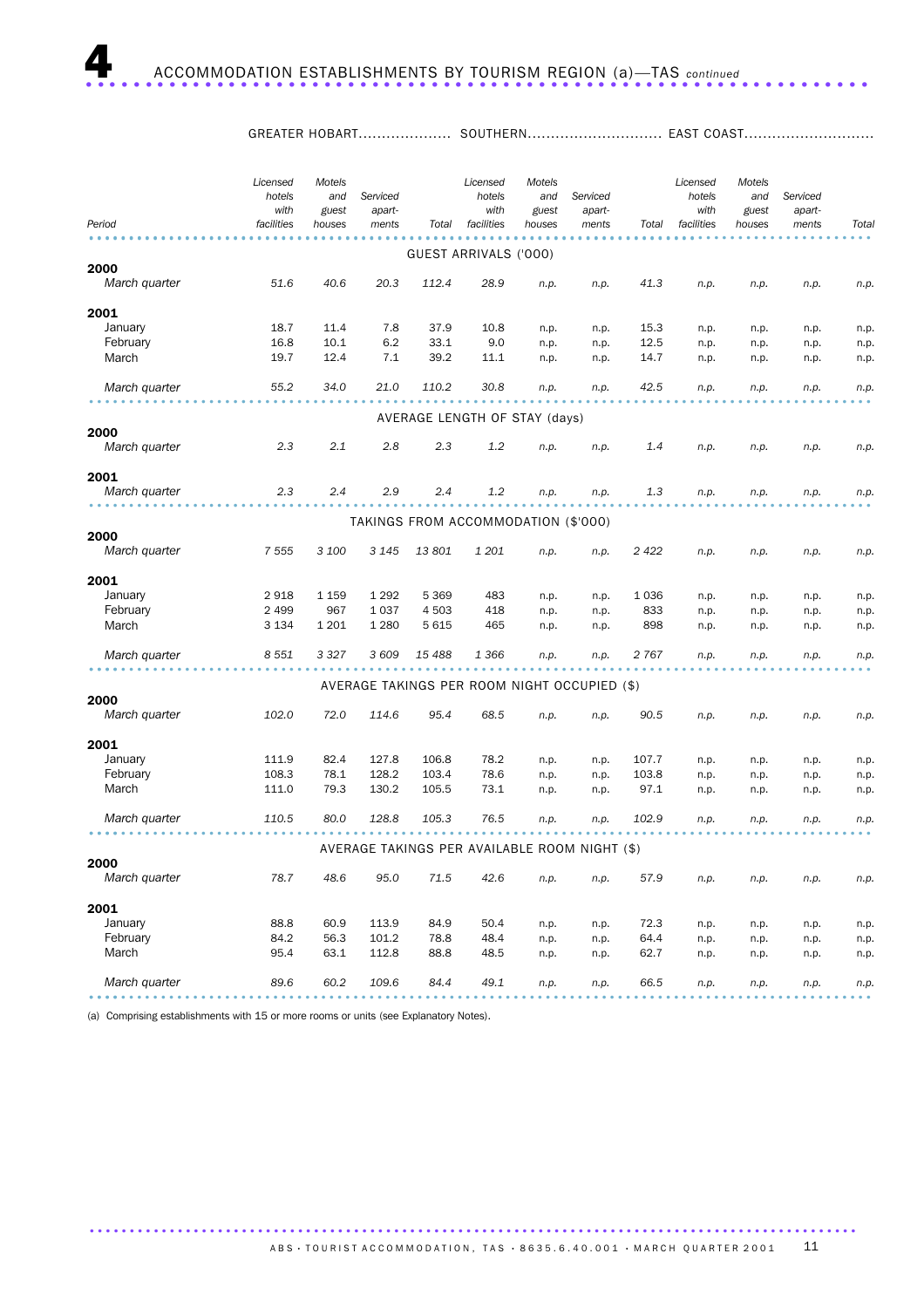### NORTHERN............................. GREATER LAUNCESTON............. NORTH WEST...........................

|                                      | Licensed<br>hotels<br>with | Motels<br>and<br>guest | Serviced<br>apart-                      |                | Licensed<br>hotels<br>with  | Motels<br>and<br>guest | Serviced<br>apart- |         | Licensed<br>hotels<br>with | Motels<br>and<br>guest | Serviced<br>apart- |              |
|--------------------------------------|----------------------------|------------------------|-----------------------------------------|----------------|-----------------------------|------------------------|--------------------|---------|----------------------------|------------------------|--------------------|--------------|
| Period                               | facilities                 | houses                 | ments                                   | Total          | facilities                  | houses                 | ments              | Total   | facilities                 | houses                 | ments              | Total        |
|                                      |                            |                        | ESTABLISHMENTS, CAPACITY AND EMPLOYMENT |                |                             |                        |                    |         |                            |                        |                    |              |
| March quarter 2000<br>Establishments | -                          | $\overline{2}$         | $\overline{\phantom{0}}$                | $\overline{2}$ | 15                          | 8                      | $\overline{7}$     | 30      | 14                         | 14                     | $\overline{4}$     | 32           |
| Guest rooms                          | $\overline{\phantom{0}}$   | n.p.                   |                                         | n.p.           | 854                         | 283                    | 226                | 1 3 6 3 | n.p.                       | 374                    | n.p.               | 984          |
| Bed spaces                           | $\overline{\phantom{0}}$   | n.p.                   | $\overline{\phantom{0}}$                | n.p.           | 2 5 4 0                     | 1 0 0 7                | 919                | 4 4 6 6 | n.p.                       | 1 0 4 7                | n.p.               | 2934         |
| Persons employed                     |                            | n.p.                   |                                         | n.p.           | 1 0 6 4                     | 85                     | 109                | 1 2 5 8 | n.p.                       | 163                    | n.p.               | 554          |
| March quarter 2001                   |                            |                        |                                         |                |                             |                        |                    |         |                            |                        |                    |              |
| Establishments                       | $\overline{\phantom{0}}$   | $\overline{2}$         | $\overline{\phantom{0}}$                | $\overline{2}$ | 15                          | 8                      | $\overline{7}$     | 30      | 13                         | 14                     | $\overline{4}$     | 31           |
| Guest rooms                          | $\overline{\phantom{0}}$   | n.p.                   |                                         | n.p.           | 855                         | 286                    | 209                | 1 3 5 0 | n.p.                       | 375                    | n.p.               | 972          |
| Bed spaces                           | $\overline{\phantom{0}}$   | n.p.                   |                                         | n.p.           | 2 5 1 1                     | 970                    | 872                | 4 3 5 3 | n.p.                       | 1 0 6 2                | n.p.               | 2 757        |
| Persons employed                     |                            | n.p.                   |                                         | n.p.           | 917                         | 82                     | 115                | 1 1 1 4 | n.p.                       | 177                    | n.p.               | 551          |
|                                      |                            |                        |                                         |                |                             |                        |                    |         |                            |                        |                    |              |
| 2000                                 |                            |                        |                                         |                | ROOM NIGHTS OCCUPIED ('000) |                        |                    |         |                            |                        |                    |              |
| March quarter                        |                            | n.p.                   |                                         | n.p.           | 51.7                        | 18.0                   | 12.3               | 82.0    | n.p.                       | 18.8                   | n.p.               | 47.6         |
|                                      |                            |                        |                                         |                |                             |                        |                    |         |                            |                        |                    |              |
| 2001                                 |                            |                        |                                         |                |                             |                        |                    |         |                            |                        |                    |              |
| January                              |                            | n.p.                   |                                         | n.p.           | 14.6                        | 5.7                    | 4.4                | 24.7    | n.p.                       | 5.9                    | n.p.               | 13.7         |
| February                             |                            | n.p.                   | $\overline{\phantom{0}}$                | n.p.           | 15.8                        | 5.2                    | 3.7                | 24.7    | n.p.                       | 6.0                    | n.p.               | 13.9         |
| March                                |                            | n.p.                   |                                         | n.p.           | 19.3                        | 6.8                    | 5.0                | 31.1    | n.p.                       | 7.2                    | n.p.               | 16.7         |
|                                      |                            |                        |                                         |                |                             |                        |                    |         |                            |                        |                    |              |
| March quarter                        |                            | n.p.                   |                                         | n.p.           | 49.6                        | 17.7                   | 13.1               | 80.5    | n.p.                       | 19.1                   | n.p.               | 44.4         |
|                                      |                            |                        |                                         |                |                             |                        |                    |         |                            |                        |                    |              |
| 2000                                 |                            |                        |                                         |                | ROOM OCCUPANCY RATES (%)    |                        |                    |         |                            |                        |                    |              |
| March quarter                        |                            | n.p.                   |                                         | n.p.           | 66.5                        | 70.0                   | 60.0               | 66.2    | n.p.                       | 55.3                   | n.p.               | 53.2         |
|                                      |                            |                        |                                         |                |                             |                        |                    |         |                            |                        |                    |              |
| 2001                                 |                            |                        |                                         |                |                             |                        |                    |         |                            |                        |                    |              |
| January                              |                            | n.p.                   |                                         | n.p.           | 54.9                        | 64.7                   | 68.2               | 59.0    | n.p.                       | 51.0                   | n.p.               | 45.5         |
| February                             |                            | n.p.                   | $\overline{\phantom{0}}$                | n.p.           | 66.0                        | 65.1                   | 63.0               | 65.4    | n.p.                       | 57.2                   | n.p.               | 51.2         |
| March                                |                            | n.p.                   |                                         | n.p.           | 72.6                        | 76.6                   | 77.5               | 74.2    | n.p.                       | 61.8                   | n.p.               | 55.5         |
|                                      |                            |                        |                                         |                |                             |                        |                    |         |                            |                        |                    |              |
| March quarter                        |                            | n.p.                   |                                         | n.p.           | 64.5                        | 68.9                   | 69.8               | 66.2    | n.p.                       | 56.6                   | n.p.               | 50.7         |
|                                      |                            |                        |                                         |                |                             |                        |                    |         |                            |                        |                    |              |
|                                      |                            |                        |                                         |                | GUEST NIGHTS ('000)         |                        |                    |         |                            |                        |                    |              |
| 2000                                 |                            |                        |                                         |                |                             |                        |                    | 150.9   |                            |                        |                    |              |
| March quarter                        |                            | n.p.                   |                                         | n.p.           | 88.2                        | 33.9                   | 28.8               |         | n.p.                       | 34.6                   | n.p.               | 85.3         |
| 2001                                 |                            |                        |                                         |                |                             |                        |                    |         |                            |                        |                    |              |
| January                              |                            | n.p.                   |                                         | n.p.           | 26.9                        | 12.6                   | 11.9               | 51.4    | n.p.                       | 11.9                   | n.p.               | 26.6         |
| February                             |                            | n.p.                   |                                         | n.p.           | 24.8                        | 10.6                   | 8.8                | 44.2    | n.p.                       | 11.1                   | n.p.               | 24.9         |
| March                                |                            | n.p.                   |                                         | n.p.           | 31.3                        | 13.9                   | 12.1               | 57.3    | n.p.                       | 13.5                   | n.p.               | 29.5         |
|                                      |                            |                        |                                         |                |                             |                        |                    |         |                            |                        |                    |              |
| March quarter                        |                            | n.p.                   |                                         | n.p.           | 83.1                        | 37.1                   | 32.7               | 152.9   | n.p.                       | 36.5                   | n.p.               | 81.1         |
|                                      |                            |                        |                                         |                |                             |                        |                    |         |                            |                        |                    |              |
|                                      |                            |                        |                                         |                | BED OCCUPANCY RATES (%)     |                        |                    |         |                            |                        |                    |              |
| 2000                                 |                            |                        |                                         |                |                             |                        |                    |         |                            |                        |                    |              |
| March quarter                        |                            | n.p.                   |                                         | n.p.           | 38.1                        | 37.0                   | 34.4               | 37.1    | n.p.                       | 36.4                   | n.p.               | 32.0         |
|                                      |                            |                        |                                         |                |                             |                        |                    |         |                            |                        |                    |              |
| 2001<br>January                      |                            |                        |                                         |                | 34.6                        | 42.0                   | 44.0               | 38.1    |                            | 36.2                   |                    |              |
| February                             |                            | n.p.<br>n.p.           |                                         | n.p.<br>n.p.   | 35.3                        | 38.9                   | 36.0               | 36.2    | n.p.<br>n.p.               | 37.4                   | n.p.<br>n.p.       | 31.2<br>32.3 |
| March                                |                            | n.p.                   |                                         | n.p.           | 40.3                        | 46.3                   | 44.6               | 42.5    | n.p.                       | 41.0                   | n.p.               | 34.5         |
|                                      |                            |                        |                                         |                |                             |                        |                    |         |                            |                        |                    |              |
| March quarter                        |                            | n.p.                   |                                         | n.p.           | 36.8                        | 42.5                   | 41.7               | 39.0    | n.p.                       | 38.2                   | n.p.               | 32.7         |
|                                      |                            |                        |                                         |                |                             |                        |                    |         |                            |                        |                    |              |

(a) Comprising establishments with 15 or more rooms or units (see Explanatory Notes).

.......................................................................................... 12 A B S • TOURIST ACCOMMODATION, TAS • 8635.6.40.001 • MARCH QUARTER 2001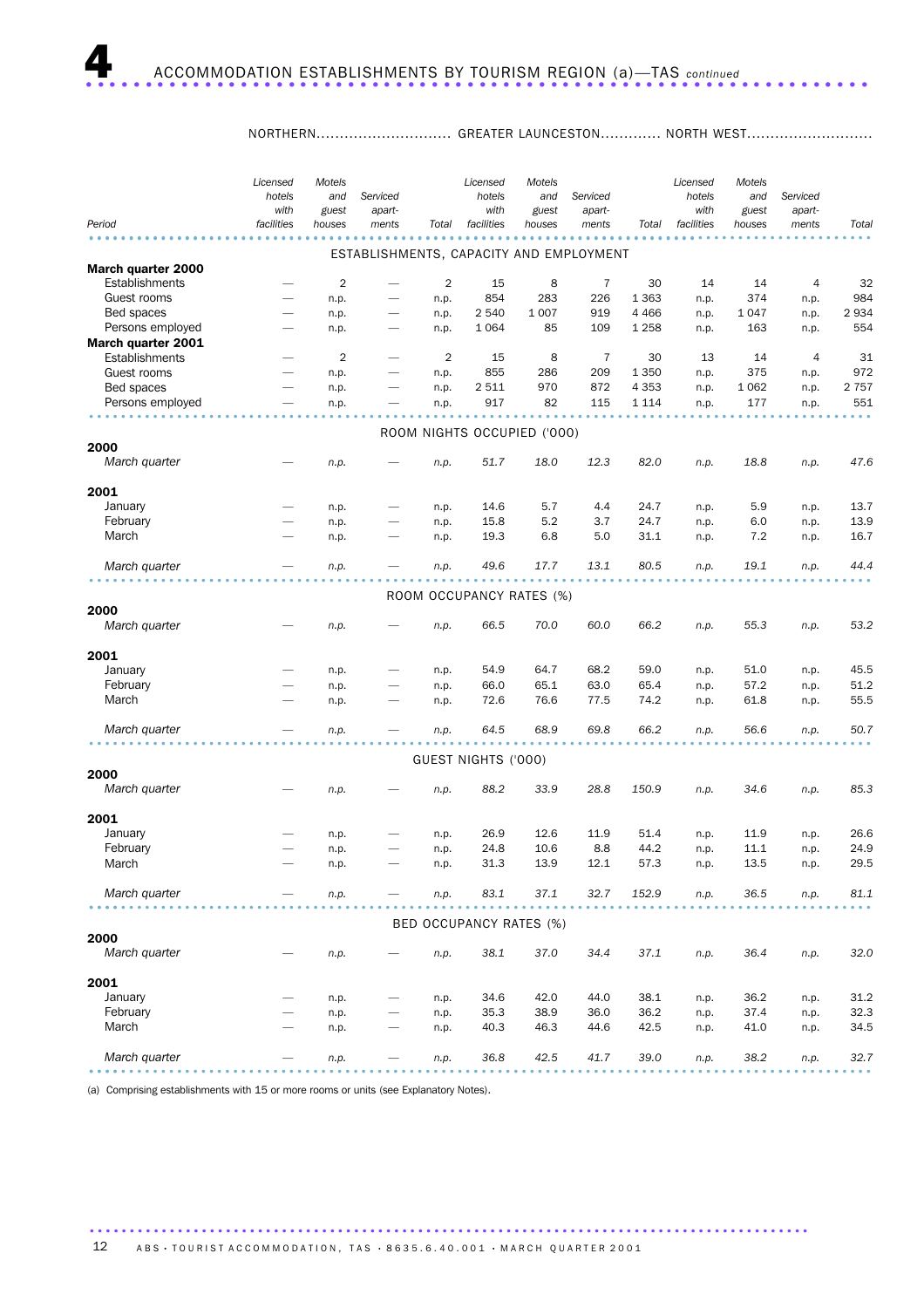| NORTHERN |  | GREATER LAUNCESTON NORTH WEST |
|----------|--|-------------------------------|
|----------|--|-------------------------------|

| Period                | Licensed<br>hotels<br>with<br>facilities | Motels<br>and<br>guest<br>houses | Serviced<br>apart-<br>ments                   | Total | Licensed<br>hotels<br>with<br>facilities | Motels<br>and<br>guest<br>houses | Serviced<br>apart-<br>ments | Total   | Licensed<br>hotels<br>with<br>facilities | Motels<br>and<br>guest<br>houses | Serviced<br>apart-<br>ments | Total   |
|-----------------------|------------------------------------------|----------------------------------|-----------------------------------------------|-------|------------------------------------------|----------------------------------|-----------------------------|---------|------------------------------------------|----------------------------------|-----------------------------|---------|
|                       |                                          |                                  |                                               |       |                                          |                                  |                             |         |                                          |                                  |                             |         |
| 2000                  |                                          |                                  |                                               |       | GUEST ARRIVALS ('000)                    |                                  |                             |         |                                          |                                  |                             |         |
| March quarter         |                                          | n.p.                             |                                               | n.p.  | 49.6                                     | 21.3                             | 15.1                        | 85.9    | n.p.                                     | 24.1                             | n.p.                        | 53.0    |
| 2001                  |                                          |                                  |                                               |       |                                          |                                  |                             |         |                                          |                                  |                             |         |
| January               |                                          | n.p.                             |                                               | n.p.  | 15.7                                     | 7.4                              | 6.6                         | 29.7    | n.p.                                     | 8.4                              | n.p.                        | 15.9    |
| February              |                                          | n.p.                             |                                               | n.p.  | 14.3                                     | 6.1                              | 4.9                         | 25.2    | n.p.                                     | 7.6                              | n.p.                        | 15.5    |
| March                 |                                          | n.p.                             |                                               | n.p.  | 17.8                                     | 7.8                              | 6.4                         | 32.0    | n.p.                                     | 10.1                             | n.p.                        | 20.0    |
| March quarter         |                                          | n.p.                             |                                               | n.p.  | 47.8                                     | 21.2                             | 17.9                        | 86.9    | n.p.                                     | 26.1                             | n.p.                        | 51.3    |
|                       |                                          |                                  |                                               |       | AVERAGE LENGTH OF STAY (days)            |                                  |                             |         |                                          |                                  |                             |         |
| 2000                  |                                          |                                  |                                               |       |                                          |                                  |                             |         |                                          |                                  |                             |         |
| March quarter         |                                          | n.p.                             |                                               | n.p.  | 1.8                                      | 1.6                              | 1.9                         | 1.8     | n.p.                                     | 1.4                              | n.p.                        | 1.6     |
| 2001                  |                                          |                                  |                                               |       |                                          |                                  |                             |         |                                          |                                  |                             |         |
| March quarter         |                                          | n.p.                             |                                               | n.p.  | 1.7                                      | 1.7                              | 1.8                         | 1.8     | n.p.                                     | 1.4                              | n.p.                        | 1.6     |
|                       |                                          |                                  | TAKINGS FROM ACCOMMODATION (\$'000)           |       |                                          |                                  |                             |         |                                          |                                  |                             |         |
| 2000                  |                                          |                                  |                                               |       |                                          |                                  |                             |         |                                          |                                  |                             |         |
| March quarter         |                                          | n.p.                             |                                               | n.p.  | 4628                                     | 1427                             | 956                         | 7011    | n.p.                                     | 1635                             | n.p.                        | 4 2 2 2 |
| 2001                  |                                          |                                  |                                               |       |                                          |                                  |                             |         |                                          |                                  |                             |         |
| January               |                                          | n.p.                             |                                               | n.p.  | 1 3 9 2                                  | 521                              | 404                         | 2 3 1 7 | n.p.                                     | 585                              | n.p.                        | 1 3 9 3 |
| February              |                                          | n.p.                             |                                               | n.p.  | 1519                                     | 474                              | 311                         | 2 3 0 3 | n.p.                                     | 562                              | n.p.                        | 1 3 4 1 |
| March                 |                                          | n.p.                             |                                               | n.p.  | 1802                                     | 618                              | 407                         | 2828    | n.p.                                     | 676                              | n.p.                        | 1597    |
| March quarter         |                                          | n.p.                             |                                               | n.p.  | 4 7 1 4                                  | 1613                             | 1 1 2 2                     | 7448    | n.p.                                     | 1823                             | n.p.                        | 4 3 3 1 |
|                       |                                          |                                  | AVERAGE TAKINGS PER ROOM NIGHT OCCUPIED (\$)  |       |                                          |                                  |                             |         |                                          |                                  |                             |         |
| 2000                  |                                          |                                  |                                               |       |                                          |                                  |                             |         |                                          |                                  |                             |         |
| March quarter         |                                          | n.p.                             |                                               | n.p.  | 89.6                                     | 79.2                             | 77.4                        | 85.4    | n.p.                                     | 86.9                             | n.p.                        | 88.7    |
| 2001                  |                                          |                                  |                                               |       |                                          |                                  |                             |         |                                          |                                  |                             |         |
| January               |                                          | n.p.                             |                                               | n.p.  | 95.7                                     | 90.8                             | 91.4                        | 93.8    | n.p.                                     | 98.8                             | n.p.                        | 101.7   |
| February              |                                          | n.p.                             |                                               | n.p.  | 96.1                                     | 90.9                             | 84.3                        | 93.2    | n.p.                                     | 93.5                             | n.p.                        | 96.2    |
| March                 |                                          | n.p.                             |                                               | n.p.  | 93.6                                     | 91.0                             | 81.1                        | 91.0    | n.p.                                     | 94.0                             | n.p.                        | 95.5    |
| March quarter         |                                          | n.p.                             |                                               | n.p.  | 95.0                                     | 90.9                             | 85.5                        | 92.5    | n.p.                                     | 95.4                             | n.p.                        | 97.6    |
|                       |                                          |                                  |                                               |       |                                          |                                  |                             |         |                                          |                                  |                             |         |
|                       |                                          |                                  | AVERAGE TAKINGS PER AVAILABLE ROOM NIGHT (\$) |       |                                          |                                  |                             |         |                                          |                                  |                             |         |
| 2000<br>March quarter |                                          | n.p.                             |                                               | n.p.  | 59.6                                     | 55.4                             | 46.5                        | 56.5    | n.p.                                     | 48.0                             | n.p.                        | 47.1    |
| 2001                  |                                          |                                  |                                               |       |                                          |                                  |                             |         |                                          |                                  |                             |         |
| January               |                                          | n.p.                             |                                               | n.p.  | 52.5                                     | 58.8                             | 62.4                        | 55.4    | n.p.                                     | 50.4                             | n.p.                        | 46.2    |
| February              |                                          | n.p.                             |                                               | n.p.  | 63.5                                     | 59.1                             | 53.1                        | 60.9    | n.p.                                     | 53.5                             | n.p.                        | 49.3    |
| March                 |                                          | n.p.                             |                                               | n.p.  | 68.0                                     | 69.7                             | 62.9                        | 67.6    | n.p.                                     | 58.1                             | n.p.                        | 53.0    |
| March quarter         |                                          | n.p.                             |                                               | n.p.  | 61.3                                     | 62.6                             | 59.7                        | 61.3    | n.p.                                     | 54.0                             | n.p.                        | 49.5    |
|                       |                                          |                                  |                                               |       |                                          |                                  |                             |         |                                          |                                  |                             |         |

(a) Comprising establishments with 15 or more rooms or units (see Explanatory Notes).

ABS  $\cdot$  TOURIST ACCOMMODATION, TAS  $\cdot$  8635.6.40.001  $\cdot$  MARCH QUARTER 2001 13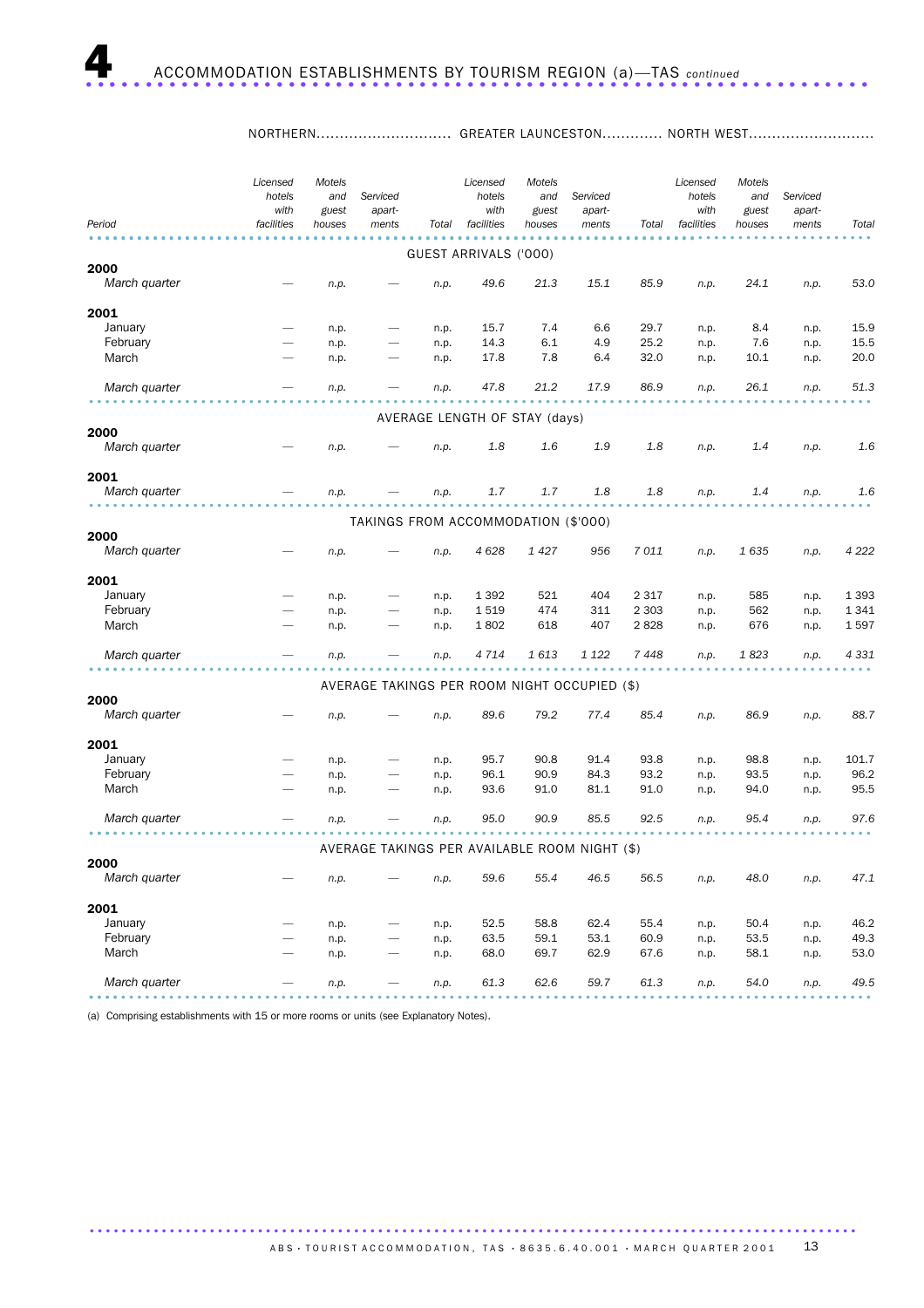# WEST COAST...........................

|                    | Licensed   | Motels       |                |              |                                         |
|--------------------|------------|--------------|----------------|--------------|-----------------------------------------|
|                    | hotels     | and          | Serviced       |              |                                         |
|                    | with       | guest        | apart-         |              |                                         |
| Period             | facilities | houses       | ments          | Total        |                                         |
|                    |            |              |                |              | ESTABLISHMENTS, CAPACITY AND EMPLOYMENT |
| March quarter 2000 |            |              |                |              |                                         |
| Establishments     | 3          | 5            | $\overline{2}$ | 10           |                                         |
| Guest rooms        | n.p.       | 238          | n.p.           | 412          |                                         |
| Bed spaces         | n.p.       | 714          | n.p.           | 1 2 3 0      |                                         |
| Persons employed   | n.p.       | 123          | n.p.           | 205          |                                         |
| March quarter 2001 |            |              |                |              |                                         |
| Establishments     | 3          | 5            | $\overline{2}$ | 10           |                                         |
| Guest rooms        | n.p.       | 241          | n.p.           | 416          |                                         |
| Bed spaces         | n.p.       | 715          | n.p.           | 1 2 3 6      |                                         |
| Persons employed   | n.p.       | 138          | n.p.           | 217          |                                         |
|                    |            |              |                |              |                                         |
|                    |            |              |                |              | ROOM NIGHTS OCCUPIED ('000)             |
| 2000               |            |              |                |              |                                         |
| March quarter      | n.p.       | 14.3         | n.p.           | 22.8         |                                         |
| 2001               |            |              |                |              |                                         |
| January            | n.p.       | 5.0          | n.p.           | 8.1          |                                         |
| February           | n.p.       | 5.0          | n.p.           | 8.3          |                                         |
| March              | n.p.       | 5.5          | n.p.           | 9.2          |                                         |
|                    |            |              |                |              |                                         |
| March quarter      | n.p.       | 15.5         | n.p.           | 25.5         |                                         |
|                    |            |              |                |              |                                         |
|                    |            |              |                |              | ROOM OCCUPANCY RATES (%)                |
| 2000               |            |              |                |              |                                         |
| March quarter      | n.p.       | 65.8         | n.p.           | 60.9         |                                         |
|                    |            |              |                |              |                                         |
| 2001               |            |              |                |              |                                         |
| January            | n.p.       | 66.6         | n.p.           | 62.6         |                                         |
| February<br>March  | n.p.       | 73.9<br>73.7 | n.p.           | 70.9<br>71.2 |                                         |
|                    | n.p.       |              | n.p.           |              |                                         |
| March quarter      | n.p.       | 71.3         | n.p.           | 68.2         |                                         |
|                    |            |              |                |              |                                         |
|                    |            |              |                |              | GUEST NIGHTS ('000)                     |
| 2000               |            |              |                |              |                                         |
| March quarter      | n.p.       | 25.9         | n.p.           | 41.5         |                                         |
|                    |            |              |                |              |                                         |
| 2001               |            |              |                |              |                                         |
| January            | n.p.       | 10.4         | n.p.           | 16.5         |                                         |
| February           | n.p.       | 9.4          | n.p.           | 15.2         |                                         |
| March              | n.p.       | 10.5         | n.p.           | 17.3         |                                         |
| March quarter      |            | 30.3         |                | 49.0         |                                         |
|                    | n.p.       |              | n.p.           |              |                                         |
|                    |            |              |                |              | BED OCCUPANCY RATES (%)                 |
| 2000               |            |              |                |              |                                         |
| March quarter      | n.p.       | 39.8         | n.p.           | 37.1         |                                         |
|                    |            |              |                |              |                                         |
| 2001               |            |              |                |              |                                         |
| January            | n.p.       | 47.1         | n.p.           | 43.1         |                                         |
| February           | n.p.       | 46.9         | n.p.           | 43.9         |                                         |
| March              | n.p.       | 47.2         | n.p.           | 45.2         |                                         |
|                    |            |              |                |              |                                         |
| March quarter      | n.p.       | 47.1         | n.p.           | 44.1         |                                         |
|                    |            |              |                |              |                                         |

(a) Comprising establishments with 15 or more rooms or units (see Explanatory Notes).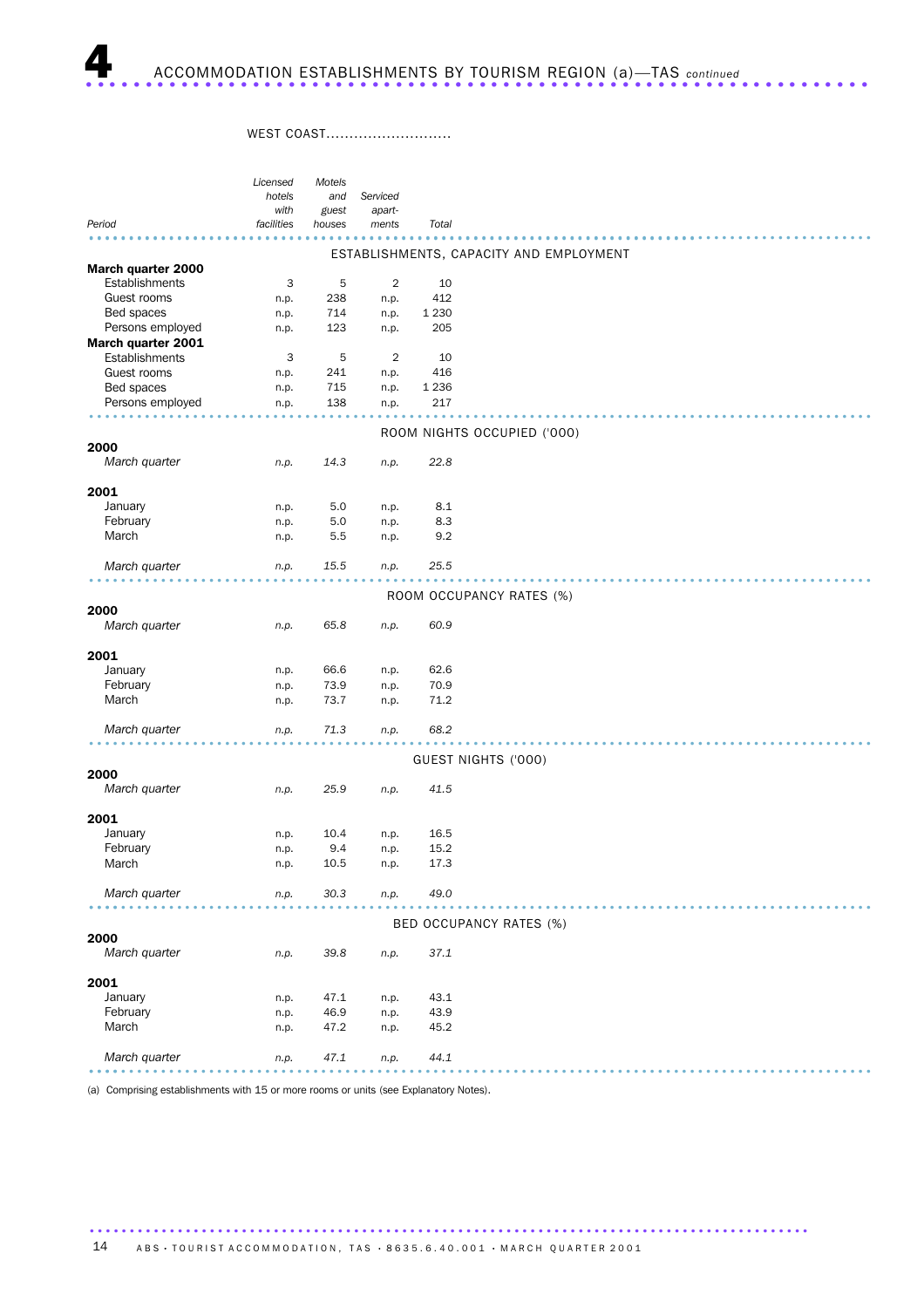# WEST COAST...........................

|                   | Licensed   | Motels  |          |              |                                               |
|-------------------|------------|---------|----------|--------------|-----------------------------------------------|
|                   | hotels     | and     | Serviced |              |                                               |
|                   | with       | guest   | apart-   |              |                                               |
| Period            | facilities | houses  | ments    | Total        |                                               |
|                   |            |         |          |              |                                               |
| 2000              |            |         |          |              | GUEST ARRIVALS ('000)                         |
| March quarter     | n.p.       | 16.0    | n.p.     | 27.1         |                                               |
|                   |            |         |          |              |                                               |
| 2001              |            |         |          |              |                                               |
| January           | n.p.       | 6.2     | n.p.     | 10.2         |                                               |
| February          | n.p.       | 6.5     | n.p.     | 10.2         |                                               |
| March             | n.p.       | 6.4     | n.p.     | 11.3         |                                               |
|                   |            |         |          |              |                                               |
| March quarter     | n.p.       | 19.1    | n.p.     | 31.6         |                                               |
|                   |            |         |          |              |                                               |
|                   |            |         |          |              | AVERAGE LENGTH OF STAY (days)                 |
| 2000              |            |         |          |              |                                               |
| March quarter     | n.p.       | 1.6     | n.p.     | 1.5          |                                               |
| 2001              |            |         |          |              |                                               |
| March quarter     | n.p.       | 1.6     | n.p.     | 1.6          |                                               |
|                   |            |         |          |              |                                               |
|                   |            |         |          |              | TAKINGS FROM ACCOMMODATION (\$'000)           |
| 2000              |            |         |          |              |                                               |
| March quarter     | n.p.       | 1341    | n.p.     | 1861         |                                               |
|                   |            |         |          |              |                                               |
| 2001<br>January   |            | 465     |          | 690          |                                               |
|                   | n.p.       | 431     | n.p.     | 642          |                                               |
| February<br>March | n.p.       | 500     | n.p.     | 761          |                                               |
|                   | n.p.       |         | n.p.     |              |                                               |
| March quarter     | n.p.       | 1 3 9 6 | n.p.     | 2094         |                                               |
|                   |            |         |          |              |                                               |
|                   |            |         |          |              | AVERAGE TAKINGS PER ROOM NIGHT OCCUPIED (\$)  |
| 2000              |            |         |          |              |                                               |
| March quarter     | n.p.       | 94.1    | n.p.     | 81.6         |                                               |
|                   |            |         |          |              |                                               |
| 2001              |            |         |          |              |                                               |
| January           | n.p.       | 93.4    | n.p.     | 85.5         |                                               |
| February          | n.p.       | 86.5    | n.p.     | 77.7         |                                               |
| March             | n.p.       | 90.9    | n.p.     | 82.9         |                                               |
| March quarter     | n.p.       | 90.3    | n.p.     | 82.0         |                                               |
|                   |            |         |          |              |                                               |
|                   |            |         |          |              | AVERAGE TAKINGS PER AVAILABLE ROOM NIGHT (\$) |
| 2000              |            |         |          |              |                                               |
| March quarter     | n.p.       | 61.9    | n.p.     | 49.6         |                                               |
|                   |            |         |          |              |                                               |
| 2001              |            |         |          |              |                                               |
| January           | n.p.       | 62.2    | n.p.     | 53.5<br>55.1 |                                               |
|                   |            |         |          |              |                                               |
| February          | n.p.       | 63.9    | n.p.     |              |                                               |
| March             | n.p.       | 66.9    | n.p.     | 59.0         |                                               |
| March quarter     | n.p.       | 64.4    | n.p.     | 55.9         |                                               |

(a) Comprising establishments with 15 or more rooms or units (see Explanatory Notes).

ABS  $\cdot$  TOURIST ACCOMMODATION, TAS  $\cdot$  8635.6.40.001  $\cdot$  MARCH QUARTER 2001 15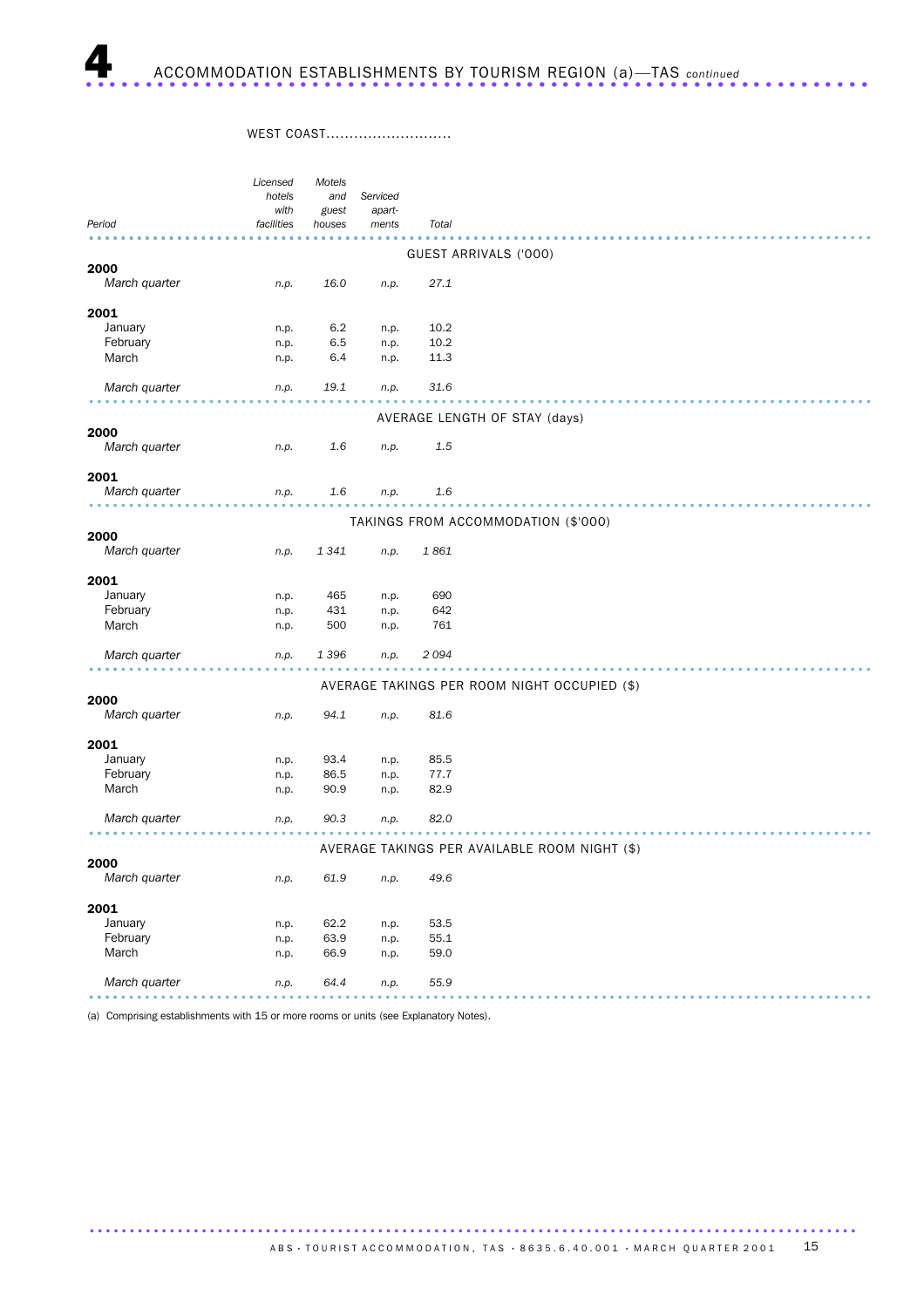ROOM OCCUPANCY RATE

 ROOM NIGHTS OCCUPIED ............ (PER CENT) ............................

|                              |            |         |            | Employ-   |               |          |         |          |      |                      |       |       |
|------------------------------|------------|---------|------------|-----------|---------------|----------|---------|----------|------|----------------------|-------|-------|
|                              | Establish- | Guest   | <b>Bed</b> | ment      |               |          |         | March    |      |                      |       | March |
| Area                         | ments      | rooms   | spaces     | (persons) | January       | February | March   |          |      | gtr January February | March | qtr   |
| Glenorchy (C)                | 6          | 157     | 465        | 124       | 3561          | 2984     | 3614    | 10 159   | 73.2 | 67.9                 | 74.3  | 71.9  |
| Hobart (C)                   |            |         |            |           |               |          |         |          |      |                      |       |       |
| Inner                        | 4          | 414     | 963        | 224       | 9 7 4 5       | 9 0 2 1  | 11 013  | 29 7 7 9 | 75.9 | 77.8                 | 85.8  | 79.9  |
| Remainder                    | 21         | 1 2 8 7 | 3854       | 1 3 3 1   | 34 0 21       | 29 213   | 35 370  | 98 604   | 85.3 | 81.1                 | 88.7  | 85.1  |
| Total                        | 25         | 1701    | 4817       | 1555      | 43 766        | 38 234   | 46 383  | 128 383  | 83.0 | 80.3                 | 88.0  | 83.9  |
| Balance                      | 6          | 182     | 523        | 47        | 2924          | 2 3 4 1  | 3 2 1 9 | 8 4 8 4  | 51.8 | 45.9                 | 57.1  | 51.8  |
| Greater Hobart (TR)          | 37         | 2040    | 5805       | 1726      | 50 251        | 43 559   | 53 216  | 147 026  | 79.5 | 76.3                 | 84.1  | 80.1  |
| Glamorgan/Spring Bay (M)     | 9          | 318     | 1 1 7 6    | 187       | 6832          | 5768     | 6 3 6 5 | 18 965   | 69.3 | 64.8                 | 64.6  | 66.3  |
| Balance                      | 5          | 144     | 419        | 73        | 2 7 9 1       | 2 2 5 7  | 2884    | 7932     | 62.5 | 56.0                 | 64.6  | 61.2  |
| Southern (TR)                | 14         | 462     | 1 5 9 5    | 260       | 9623          | 8025     | 9 2 4 9 | 26897    | 67.2 | 62.0                 | 64.6  | 64.7  |
| East Coast (TR)              | 4          | n.p.    | n.p.       | n.p.      | n.p.          | n.p.     | n.p.    | n.p.     | n.p. | n.p.                 | n.p.  | n.p.  |
| Northern (TR)                | 2          | n.p.    | n.p.       | n.p.      | n.p.          | n.p.     | n.p.    | n.p.     | n.p. | n.p.                 | n.p.  | n.p.  |
| Launceston (C)               |            |         |            |           |               |          |         |          |      |                      |       |       |
| Inner                        | 8          | 479     | 1 3 6 6    | 263       | 7 7 3 7       | 9051     | 11 135  | 27923    | 52.1 | 67.5                 | 75.0  | 64.8  |
| Part B                       | 16         | 640     | 2 2 1 6    | 287       | 12 3 35       | 11 307   | 15 0 56 | 38 698   | 62.2 | 63.1                 | 75.9  | 67.2  |
| Total                        | 24         | 1 1 1 9 | 3582       | 550       | 20 072        | 20 358   | 26 191  | 66 621   | 57.9 | 65.0                 | 75.5  | 66.2  |
| Balance                      | 6          | 231     | 771        | 564       | 4 6 3 9       | 4 3 4 9  | 4872    | 13 860   | 64.8 | 67.2                 | 68.0  | 66.7  |
| Greater Launceston (TR)      | 30         | 1 3 5 0 | 4 3 5 3    | 1 1 1 4   | 24 711        | 24 707   | 31 063  | 80 481   | 59.0 | 65.4                 | 74.2  | 66.2  |
| Burnie (C) - Part A          | 6          | 212     | 547        | 100       | 2 1 3 6       | 2 4 9 6  | 2 6 9 3 | 7 3 2 5  | 32.5 | 42.0                 | 41.0  | 38.4  |
| Central Coast (M) - Part A   | 6          | 126     | 344        | 82        | 1 4 2 3       | 1509     | 1673    | 4 6 0 5  | 36.4 | 42.8                 | 42.8  | 40.6  |
| Circular Head (M)            | 3          | 122     | 332        | 74        | 1798          | 1 4 9 1  | 2 1 4 9 | 5 4 3 8  | 47.5 | 43.6                 | 56.8  | 49.5  |
| Devonport (C)                | 8          | 248     | 736        | 128       | 3 2 7 4       | 3722     | 4 7 9 1 | 11 787   | 42.6 | 53.6                 | 62.3  | 52.8  |
| Waratah/Wynyard (M) - Part A | 4          | 101     | 258        | 43        | 1 2 5 3       | 1492     | 1718    | 4 4 6 3  | 40.0 | 52.8                 | 54.9  | 49.1  |
| Balance                      | 4          | 163     | 540        | 124       | 3814          | 3 2 3 7  | 3 7 0 3 | 10 754   | 75.5 | 70.9                 | 73.3  | 73.3  |
| North West (TR)              | 31         | 972     | 2 7 5 7    | 551       | 13 698        | 13 947   | 16 727  | 44 372   | 45.5 | 51.2                 | 55.5  | 50.7  |
| West Coast (TR)              | 10         | 416     | 1 2 3 6    | 217       | 8072          | 8 2 6 3  | 9 1 8 7 | 25 5 22  | 62.6 | 70.9                 | 71.2  | 68.2  |
| Tasmania                     | 128        | 5462    | 16 386     |           | 3 980 110 418 | 101 626  | 123 025 | 335 069  | 65.2 | 66.5                 | 72.7  | 68.2  |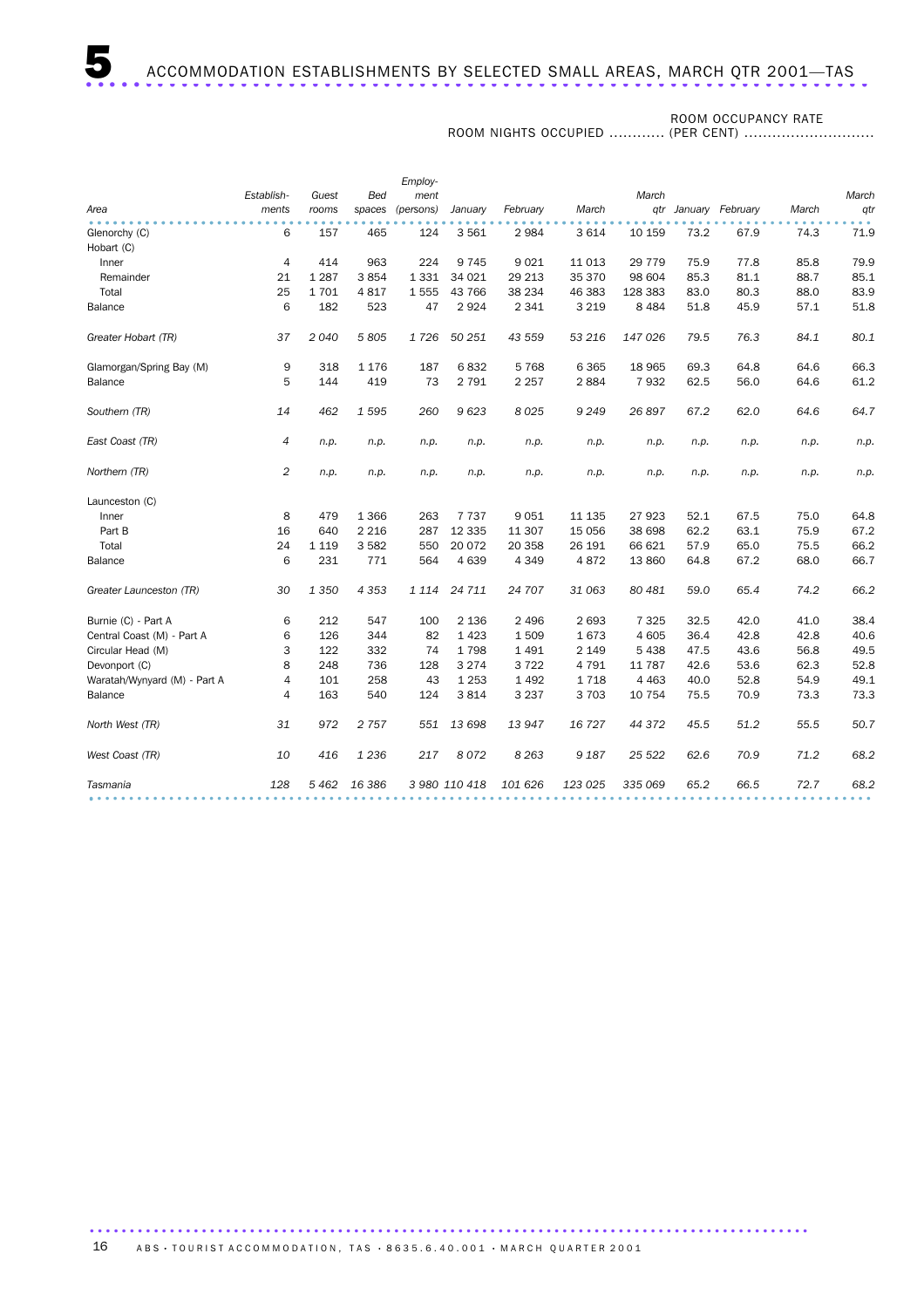GUEST ARRIVALS .............................. TAKINGS FROM ACCOMMODATION (\$ '000) .........................................

GUEST NIGHTS .................................

|                   |                   |                  | March             |                  |                  |                   | March             |                |            |                    | March           |
|-------------------|-------------------|------------------|-------------------|------------------|------------------|-------------------|-------------------|----------------|------------|--------------------|-----------------|
| January           | February          | March            | qtr               | January          | February         | March             | qtr               | January        | February   | March              | qtr             |
| 7 1 4 4           | 5 2 4 1           | 6755             | 19 140            | 2 4 8 0          | 2 5 4 2          | 3 4 0 2           | 8 4 2 4           | 248            | 181        | 239                | 669             |
|                   |                   |                  |                   |                  |                  |                   |                   |                |            |                    |                 |
| 16 240            | 14 222            | 16 734           | 47 196            | 7 5 2 6          | 7096             | 8 2 3 5           | 22 857            | 899            | 779        | 967                | 2 6 4 6         |
| 66 698            | 51 180            | 61 753           | 179 631           | 24 5 82          | 20 938           | 24 25 6           | 69 7 7 6          | 3 9 9 1        | 3 3 7 8    | 4 1 6 8            | 11 537          |
| 82 938            | 65 402            | 78 487           | 226 827           | 32 108           | 28 034           | 32 491            | 92 633            | 4 8 9 0        | 4 1 5 7    | 5 1 3 5            | 14 182          |
| 7 5 28            | 4856              | 7 0 1 3          | 19 397            | 3 3 1 8          | 2 5 1 2          | 3 3 1 7           | 9 1 4 7           | 230            | 166        | 240                | 636             |
| 97 610            | 75 499            | 92 255           | 265 364           | 37 906           | 33 088           | 39 210            | 110 204           | 5 3 6 9        | 4 5 0 3    | 5 6 1 5            | 15 488          |
| 15 805            | 11 674            | 12 854           | 40 333            | 10 453           | 8696             | 9933              | 29 082            | 793            | 635        | 659                | 2 0 8 7         |
| 6507              | 4 5 0 8           | 5 6 9 2          | 16 707            | 4881             | 3796             | 4 7 8 9           | 13 4 66           | 243            | 198        | 239                | 680             |
| 22 312            | 16 182            | 18 546           | 57 040            | 15 334           | 12 492           | 14 722            | 42 548            | 1036           | 833        | 898                | 2 7 6 7         |
| n.p.              | n.p.              | n.p.             | n.p.              | n.p.             | n.p.             | n.p.              | n.p.              | n.p.           | n.p.       | n.p.               | n.p.            |
| n.p.              | n.p.              | n.p.             | n.p.              | n.p.             | n.p.             | n.p.              | n.p.              | n.p.           | n.p.       | n.p.               | n.p.            |
|                   |                   |                  |                   |                  |                  |                   |                   |                |            |                    |                 |
| 13 0 72<br>27 666 | 13 4 94<br>22 645 | 17 369           | 43 935            | 7 1 0 5          | 6871             | 8522              | 22 4 98<br>50 108 | 735<br>1 0 5 2 | 881<br>922 | 1 0 5 0<br>1 2 4 3 | 2667<br>3 2 1 7 |
| 40 738            | 36 139            | 31 132<br>48 501 | 81 443<br>125 378 | 17 501<br>24 606 | 14 080<br>20 951 | 18 5 27<br>27 049 | 72 606            | 1788           | 1803       | 2 2 9 3            | 5884            |
| 10 703            | 8 0 3 7           | 8 8 1 1          | 27 551            | 5 1 0 8          | 4 2 6 5          | 4911              | 14 284            | 530            | 500        | 535                | 1565            |
|                   |                   |                  |                   |                  |                  |                   |                   |                |            |                    |                 |
| 51 441            | 44 176            | 57 312           | 152 929           | 29 714           | 25 216           | 31 960            | 86 890            | 2 3 1 7        | 2 3 0 3    | 2828               | 7448            |
| 3 5 5 9           | 3 6 9 1           | 4 1 3 2          | 11 3 82           | 2 2 2 8          | 2 6 5 0          | 3 2 3 1           | 8 1 0 9           | 182            | 216        | 218                | 616             |
| 2896              | 2 5 9 2           | 2841             | 8 3 2 9           | 1568             | 1537             | 1912              | 5017              | 87             | 91         | 100                | 278             |
| 3 2 0 0           | 2 5 4 8           | 3 5 9 3          | 9 3 4 1           | 2 0 9 4          | 1841             | 2 6 8 2           | 6 6 1 7           | 130            | 114        | 165                | 409             |
| 5 7 4 2           | 6 1 4 8           | 7474             | 19 3 64           | 4 2 7 0          | 4 4 5 2          | 5 6 4 3           | 14 3 65           | 264            | 301        | 394                | 959             |
| 2877              | 3 4 4 7           | 4 0 6 2          | 10 386            | 2 4 1 0          | 2 3 2 7          | 3 4 6 5           | 8 2 0 2           | 100            | 113        | 131                | 344             |
| 8 3 6 6           | 6 4 9 9           | 7 4 1 7          | 22 28 2           | 3 2 9 7          | 2678             | 3 0 6 1           | 9036              | 630            | 507        | 588                | 1724            |
| 26 640            | 24 9 25           | 29 519           | 81 084            | 15867            | 15 4 85          | 19 994            | 51 346            | 1 3 9 3        | 1341       | 1597               | 4331            |
| 16 5 25           | 15 201            | 17311            | 49 037            | 10 167           | 10 165           | 11 299            | 31 631            | 690            | 642        | 761                | 2094            |
| 223 617           | 182 588           | 221 955          | 628 160           | 114 748          | 101 064          | 122 269           | 338 081           | 11 111         | 9845       | 11 955             | 32 911          |

..................................................................

ABS  $\cdot$  TOURIST ACCOMMODATION, TAS  $\cdot$  8635.6.40.001  $\cdot$  MARCH QUARTER 2001 17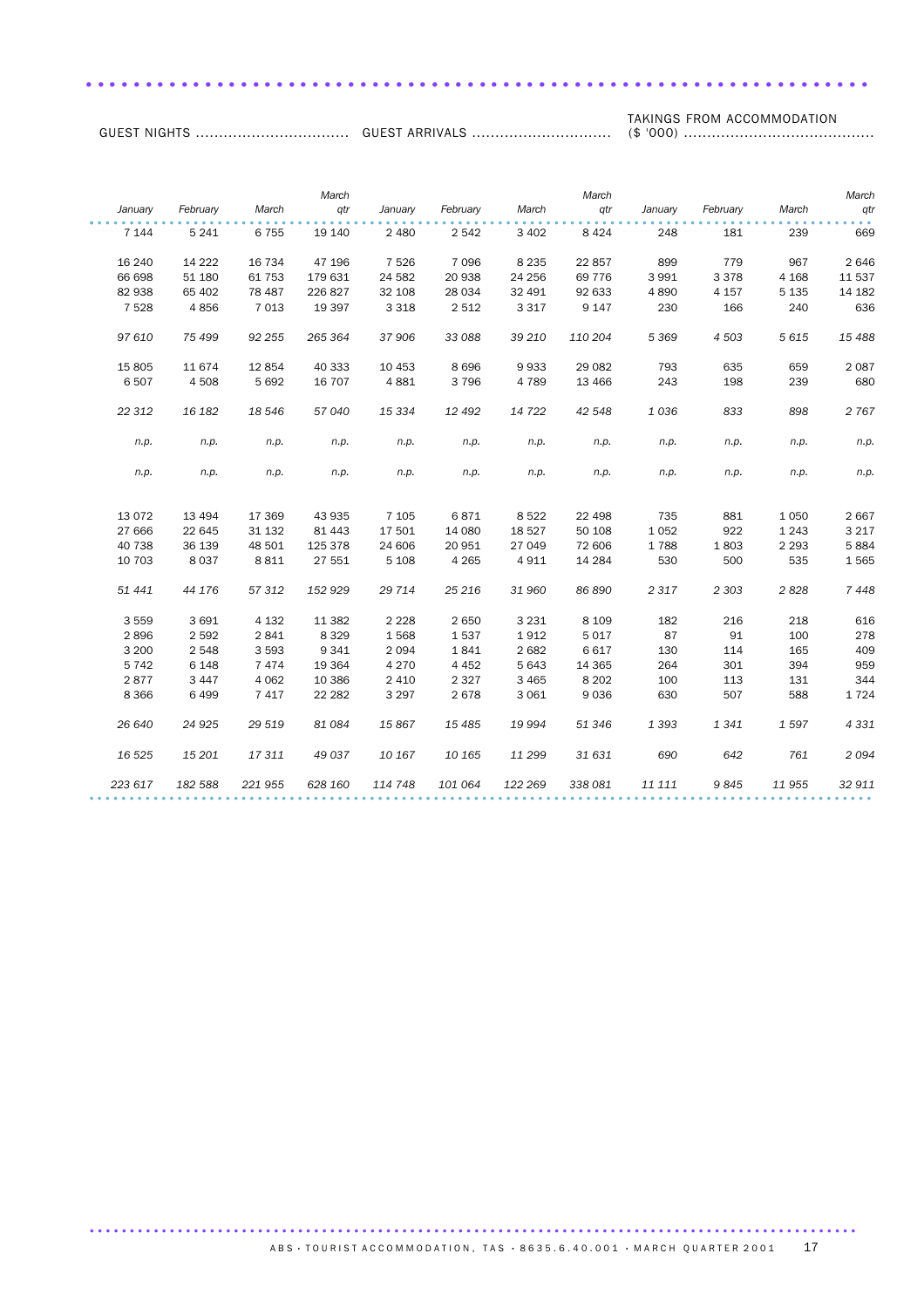| INTRODUCTION                                                    | <b>1</b> This data service contains data for Tasmania from the ABS quarterly Survey<br>of Tourist Accommodation (STA). The STA is a mailout collection that<br>completely enumerates all in-scope accommodation establishments. Survey<br>results for all States and Territories and Australia are published in Tourist<br>Accommodation, Australia (Cat. no. 8635.0)          |  |  |  |  |  |
|-----------------------------------------------------------------|--------------------------------------------------------------------------------------------------------------------------------------------------------------------------------------------------------------------------------------------------------------------------------------------------------------------------------------------------------------------------------|--|--|--|--|--|
|                                                                 | 2 From the March quarter 1998, the scope and collection strategy for the STA<br>was changed to include only significant accommodation establishments (these<br>are defined below).                                                                                                                                                                                             |  |  |  |  |  |
| <b>SCOPE</b>                                                    | On a quarterly basis, the STA includes hotels, motels, guest houses and<br>3<br>serviced apartments with 15 or more rooms.                                                                                                                                                                                                                                                     |  |  |  |  |  |
|                                                                 | Every third year beginning with 2000, the STA expands to also include:<br>4<br>holiday flats, units and houses of letting entities with 15 or more rooms or<br>ш<br>units;<br>caravan parks with 40 or more powered sites;<br>visitor hostels with 25 or more bed spaces.<br>ш                                                                                                 |  |  |  |  |  |
|                                                                 | The short-term non-residential accommodation which is in scope of this<br>5<br>survey is accommodation which is not let out on a lease basis, and which is let<br>out to guests who would generally, although not necessarily, stay for periods of<br>less than two months.                                                                                                    |  |  |  |  |  |
|                                                                 | Some establishments included in the survey such as caravan parks also<br>6<br>provide long-term residential accommodation. For hotels, motels, guest houses<br>and serviced apartments, the amount of such activity is considered to be<br>insignificant and is included in the data presented in this publication.                                                            |  |  |  |  |  |
| DEFINITIONS OF<br><b>ACCOMMODATION</b><br><b>ESTABLISHMENTS</b> | 7 The STA currently includes the following categories of establishments which<br>provide predominantly short-term non-residential accommodation to the<br>general public:                                                                                                                                                                                                      |  |  |  |  |  |
|                                                                 | • hotels and resorts with facilities - establishments with 15 or more rooms<br>which are licensed to operate a public bar and which provide accommodation<br>on a room/suite basis, with a bath/shower and toilet in most guest rooms, but<br>which do not have full cooking facilities (i.e. hot plates and oven/microwave) in<br>most guest rooms;                           |  |  |  |  |  |
|                                                                 | • motels, private hotels and guest houses with facilities - establishments with<br>15 or more rooms which are not licensed to operate a public bar, and which<br>provide accommodation on a room/suite basis, with a bath/shower and toilet in<br>most guest rooms, but which do not have full cooking facilities (i.e. hot plates<br>and oven/microwave) in most guest rooms. |  |  |  |  |  |
|                                                                 | corriced epertments establishments with 15 or more units which mostly                                                                                                                                                                                                                                                                                                          |  |  |  |  |  |

 serviced apartments - establishments with 15 or more units which mostly comprise self-contained units at the same location, and which are available on a unit/apartment basis to the general public for a minimum of one night; the units should have full cooking facilities (i.e. hot plates and oven/microwave), refrigerator and bath/shower and toilet facilities; all bed linen and towels should be provided, and daily servicing (i.e. cleaning and bed making) must be available through the on-site management, although this service may not necessarily be used.

................................................................................................. ......................................................  $\overline{A}$  BS  $\cdot$  TOURIST ACCOMMODATION, TAS  $\cdot$  8635.6.40.001  $\cdot$  MARCH QUARTER 2001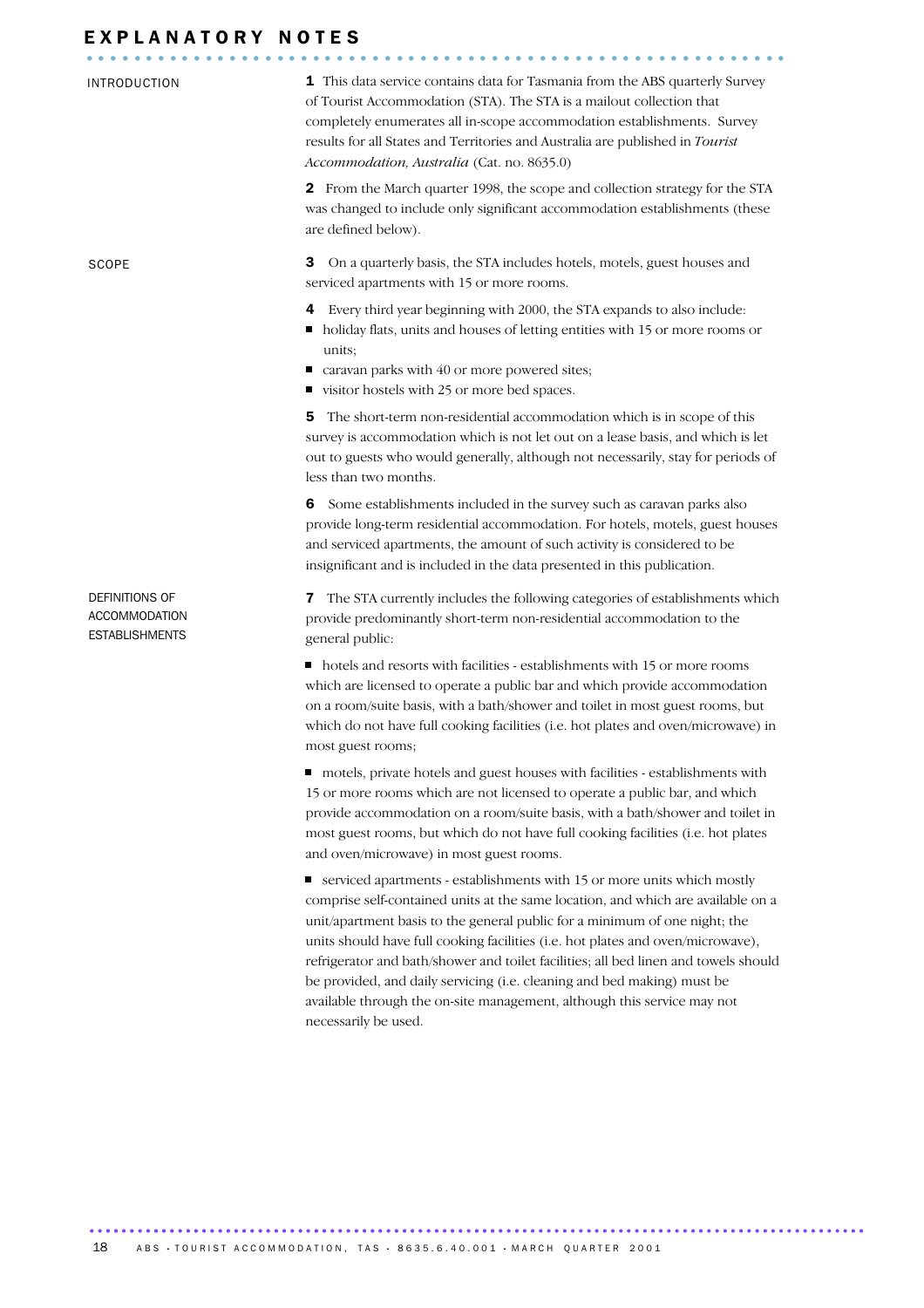# E X P L A N A T O R Y N O T E S *continued* ...........................................................

| <b>CLASSIFICATION CHANGES</b> | 8 As a result of the separate classification of serviced apartments from the<br>March quarter 1998, there have been several changes to definitions of<br>accommodation units. Some units, which were formerly in categories such as<br>hotels, motels or holiday flats, units and houses are now classified as serviced<br>apartments. A small number of establishments which were previously classified<br>as motels have been reclassified as holiday flats, units and houses and are<br>therefore no longer in scope of the quarterly STA, except as described in<br>paragraph 4. |
|-------------------------------|--------------------------------------------------------------------------------------------------------------------------------------------------------------------------------------------------------------------------------------------------------------------------------------------------------------------------------------------------------------------------------------------------------------------------------------------------------------------------------------------------------------------------------------------------------------------------------------|
| COVERAGE                      | <b>9</b> Coverage is comprehensive and from the December quarter 1999, has been<br>obtained from the Australian Automobile Association accommodation guide,<br>which is updated twice yearly. This is supplemented by notification of new<br>tourism developments and their likely opening dates in selected guides, major<br>tourism journals and periodicals and newspapers. Periodic comparison to lists<br>of accommodation establishments provided by the various Tourism<br>Commissions and Industry Associations is also undertaken.                                          |
| DATA QUALITY                  | <b>10</b> The survey does not have a sample component and the data are not<br>subject to sampling variability. However, other inaccuracies collectively<br>referred to as non-sampling error november affect the data. These<br>non-sampling errors november arise from a number of sources, including.                                                                                                                                                                                                                                                                              |
|                               | ■ errors in the reporting of data by respondents;<br>■ errors in the process of capturing data;<br>■ estimation for missing data; and<br>■ definition and classification errors.                                                                                                                                                                                                                                                                                                                                                                                                     |
|                               | Every effort has been made to reduce non-sampling error to a minimum by<br>careful design and testing of questionnaires, and efficient operating procedures<br>and systems used to compile statistics.                                                                                                                                                                                                                                                                                                                                                                               |
|                               | <b>11</b> The March quarter 2001 response rates were:                                                                                                                                                                                                                                                                                                                                                                                                                                                                                                                                |
|                               | ■ 93% licensed hotels<br>■ 94% motels and guest houses<br>■ 96% serviced apartments                                                                                                                                                                                                                                                                                                                                                                                                                                                                                                  |
| REGIONAL DATA                 | 12 Survey results are aggregated to Tourism Regions as defined by relevant<br>State and Territory Tourist Commissions or equivalent organisations. Details of<br>the composition of Tourism Regions, including a map, follow. Small<br>geographic area data presented in this data service have been classified<br>according to the Australian Standard Geographical Classification (ASGC),<br>Edition 2000 (Effective from 1 October 2000).                                                                                                                                         |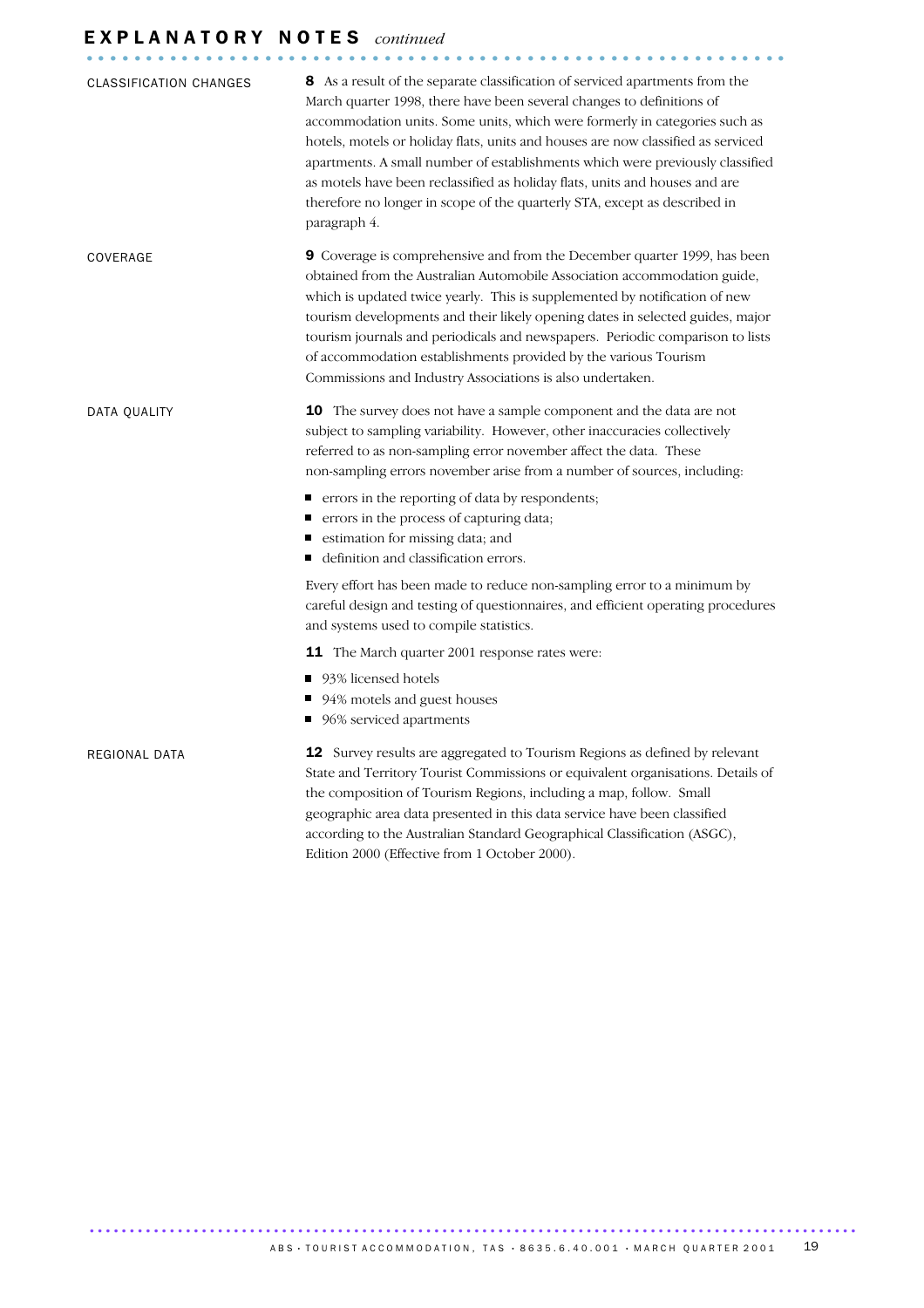| ANNUAL CAPACITY DATA                      | 13 ABS releases counts of accommodation establishments and their capacity as at<br>the end of December each year in respect of the pre-1998 scope of the survey (but<br>recognising serviced apartments separately) as follows:<br>• hotels, motels and guest houses and serviced apartments with facilities and                                                                                                                                                                              |  |  |  |  |  |  |
|-------------------------------------------|-----------------------------------------------------------------------------------------------------------------------------------------------------------------------------------------------------------------------------------------------------------------------------------------------------------------------------------------------------------------------------------------------------------------------------------------------------------------------------------------------|--|--|--|--|--|--|
|                                           |                                                                                                                                                                                                                                                                                                                                                                                                                                                                                               |  |  |  |  |  |  |
|                                           | having five or more rooms;<br>holiday flats, units and houses (other than those included with serviced<br>ш<br>apartments) which are operated by owners, managers or real estate agents<br>who have sole letting rights to at least five flats, units or houses for short<br>term letting;<br>all caravan parks regardless of size; and<br>ш<br>all visitor hostels regardless of size.                                                                                                       |  |  |  |  |  |  |
|                                           | 14 As a result of classification changes applied from March quarter 1998 onward,<br>data will not be comparable with that previously published for particular<br>accommodation types.                                                                                                                                                                                                                                                                                                         |  |  |  |  |  |  |
|                                           | <b>15</b> These counts are published annually in a quarterly issue of Tourism Indicators,<br>Australia (Cat. no. 8634.0).                                                                                                                                                                                                                                                                                                                                                                     |  |  |  |  |  |  |
| STATISTICS AVAILABLE ON<br><b>REQUEST</b> | 16 The ABS makes tourist accommodation data available on request, including<br>statistics for past quarters, for specific areas and specific data items. For example,<br>detailed employment statistics showing the number of full-time, part-time or<br>casual employees may be available. Normally such data is made available on a fee<br>for service basis.                                                                                                                               |  |  |  |  |  |  |
| RELATED PUBLICATIONS                      | <b>17</b> Other ABS publications and products which may be of interest include:<br>Directory of Tourism Statistics, 2000 (Cat. no. 1130.0) (irregular)<br>Overseas Arrivals and Departures, Australia (Cat. no. 3401.0) (issued<br>monthly)<br>Tourism Indicators, Australia (Cat. no. 8634.0) (issued quarterly)<br>Tourist Accommodation, Small Area Data Standard Data Service (SDS)<br>products for each State/Territory (except the ACT) (Cat. no.<br>8635.n.40.001) (issued quarterly). |  |  |  |  |  |  |
|                                           | 18 Current publications produced by the ABS are listed in the Catalogue of<br>Publications and Products (Cat. no. 1101.0). The ABS also issues the Release<br>Advice (Cat. no. 1105.0) on Tuesdays and Fridays which lists publications to be<br>released in the next few days. Both are available from any ABS office or the ABS<br>web site.                                                                                                                                                |  |  |  |  |  |  |
| EFFECTS OF ROUNDING                       | Where figures have been rounded, discrepancies may occur between totals<br>19<br>and the sum of the component items.                                                                                                                                                                                                                                                                                                                                                                          |  |  |  |  |  |  |
| SYMBOLS AND OTHER USAGES                  | not available<br>n.a.<br>not publishable<br>n.p.<br>not applicable<br>. .<br>nil or rounded to zero<br>(C)<br>City<br>Shire<br>(S)<br>(M)<br>Municipality<br>Tourism Region<br>(TR)                                                                                                                                                                                                                                                                                                           |  |  |  |  |  |  |

20 ABS · TOURIST ACCOMMODATION, TAS · 8635.6.40.001 · MARCH QUARTER 2001

................................................................................................. ......................................................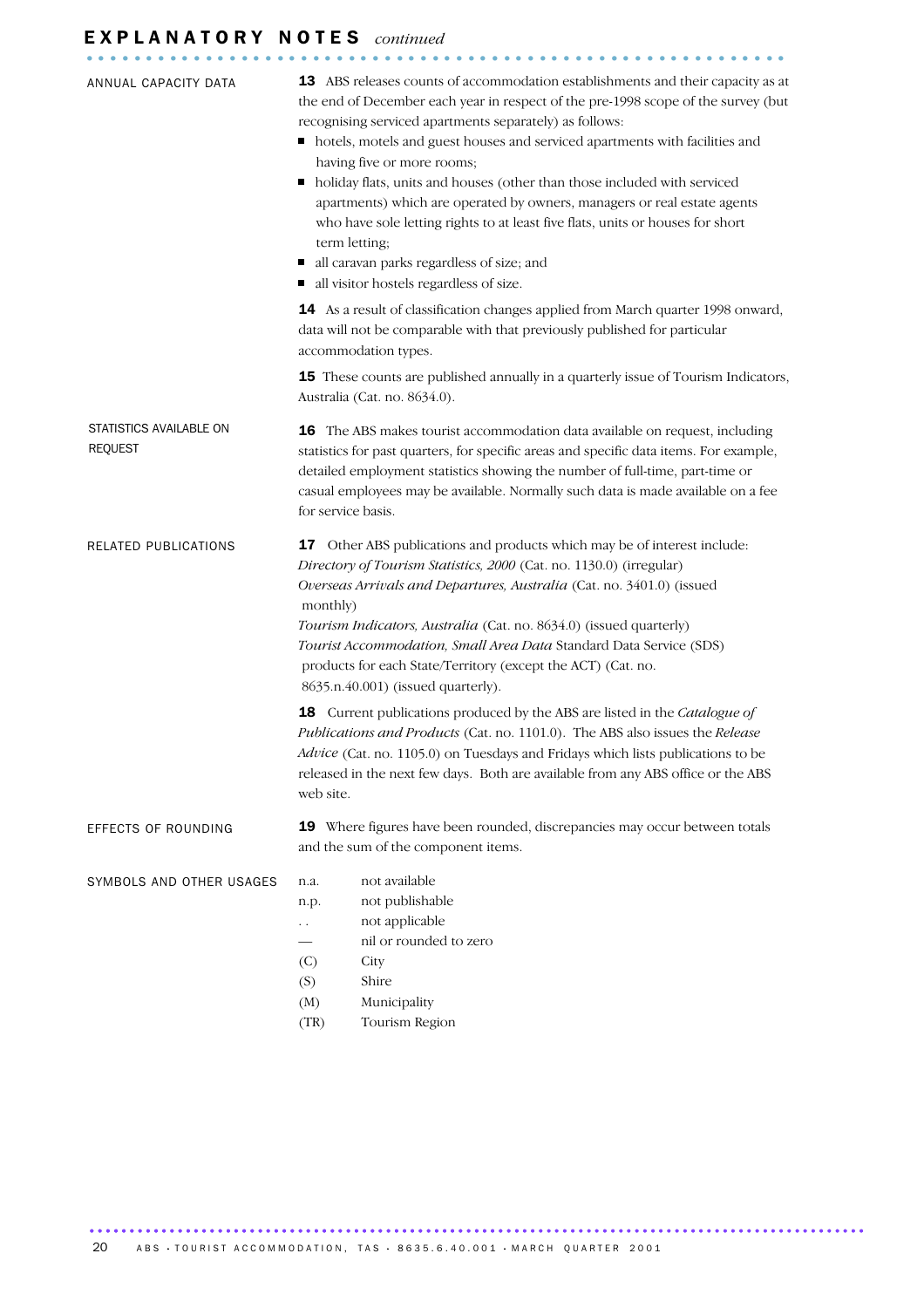## G L O S S A R Y

| Average length of stay | Average length of stay is expressed in numbers of days and calculated by dividing<br>Guest nights by Guest arrivals.                                                                                                                                                                                                                                                                                                                                                                                                                                                                                                                                                                                                                                                               |
|------------------------|------------------------------------------------------------------------------------------------------------------------------------------------------------------------------------------------------------------------------------------------------------------------------------------------------------------------------------------------------------------------------------------------------------------------------------------------------------------------------------------------------------------------------------------------------------------------------------------------------------------------------------------------------------------------------------------------------------------------------------------------------------------------------------|
| Bed spaces             | Three-quarter beds are counted as one bed space; double beds as two bed<br>spaces. Cots are excluded.                                                                                                                                                                                                                                                                                                                                                                                                                                                                                                                                                                                                                                                                              |
| Capacity               | Capacity in terms of Guest rooms/units or Bed spaces is the maximum number<br>available to accommodate paying guests during the survey period. Capacity<br>closed temporarily for seasonal reasons is included.                                                                                                                                                                                                                                                                                                                                                                                                                                                                                                                                                                    |
| Establishments         | The number of establishments within the scope of the survey which operated for<br>any part of the survey period, or which closed temporarily for the quarter for<br>seasonal reasons.                                                                                                                                                                                                                                                                                                                                                                                                                                                                                                                                                                                              |
| Guest arrivals         | The total number of paying guests counted only on the first night they stayed at<br>the accommodation establishment during the survey period.                                                                                                                                                                                                                                                                                                                                                                                                                                                                                                                                                                                                                                      |
| Guest rooms            | The maximum number of rooms available at each establishment during the survey period<br>for accommodating short-term paying guests. Units and apartments within serviced<br>apartments are treated as rooms in these survey results.                                                                                                                                                                                                                                                                                                                                                                                                                                                                                                                                               |
| Occupancy              | Occupancy in terms of Room nights or Unit nights refers to the total number of nights<br>each guest room or unit was occupied during the survey period.                                                                                                                                                                                                                                                                                                                                                                                                                                                                                                                                                                                                                            |
|                        | Occupancy in terms of Guest nights refers to the total number of paying guests counted<br>on each night they stayed at the accommodation establishment during the survey period.                                                                                                                                                                                                                                                                                                                                                                                                                                                                                                                                                                                                   |
| Occupancy rates        | Occupancy rates represent occupancy expressed as a percentage of total<br>capacity available during the survey period, e.g. for the period                                                                                                                                                                                                                                                                                                                                                                                                                                                                                                                                                                                                                                         |
|                        |                                                                                                                                                                                                                                                                                                                                                                                                                                                                                                                                                                                                                                                                                                                                                                                    |
|                        | Room occupancy rate (%) = $\frac{Room \text{ nights occupied}}{(Guest \text{ rooms}) \times (No. \text{ of days in the period})} \times 100$                                                                                                                                                                                                                                                                                                                                                                                                                                                                                                                                                                                                                                       |
|                        | providing that, for establishments closing (other than for seasonal reasons) or<br>opening during the survey period, the denominator of the above expression<br>includes only operating periods.                                                                                                                                                                                                                                                                                                                                                                                                                                                                                                                                                                                   |
| Persons employed       | The total number of persons working at each accommodation establishment at<br>the end of the survey period (including working proprietors and those working<br>on other than accommodation activities).                                                                                                                                                                                                                                                                                                                                                                                                                                                                                                                                                                            |
| Room nights available  | The number of guest rooms/units available multiplied by the number of days for<br>which they were available during the survey period. For establishments closing<br>(other than for seasonal reasons) or opening during this period, operating<br>periods only are included.                                                                                                                                                                                                                                                                                                                                                                                                                                                                                                       |
| Star grading           | The grading of hotels, motels and guest houses with facilities and serviced<br>apartments based on the classification system used by members of the Australian<br>Automobile Association (AAA). The gradings are allocated according to a points<br>system based on the amenities and facilities available to guests. Details of the<br>grading scheme are contained in the RACV-RAASA members' publication<br>Accommodation Australia, or the individual tour guides produced by members<br>of the AAA. For the purpose of classifying establishments to a star grading in this<br>publication, 'half' star gradings are ignored (e.g. a two and a half star grading has<br>been shown as two star).<br>From the June quarter 2000, some (very few) large establishments not star |

........................................................... .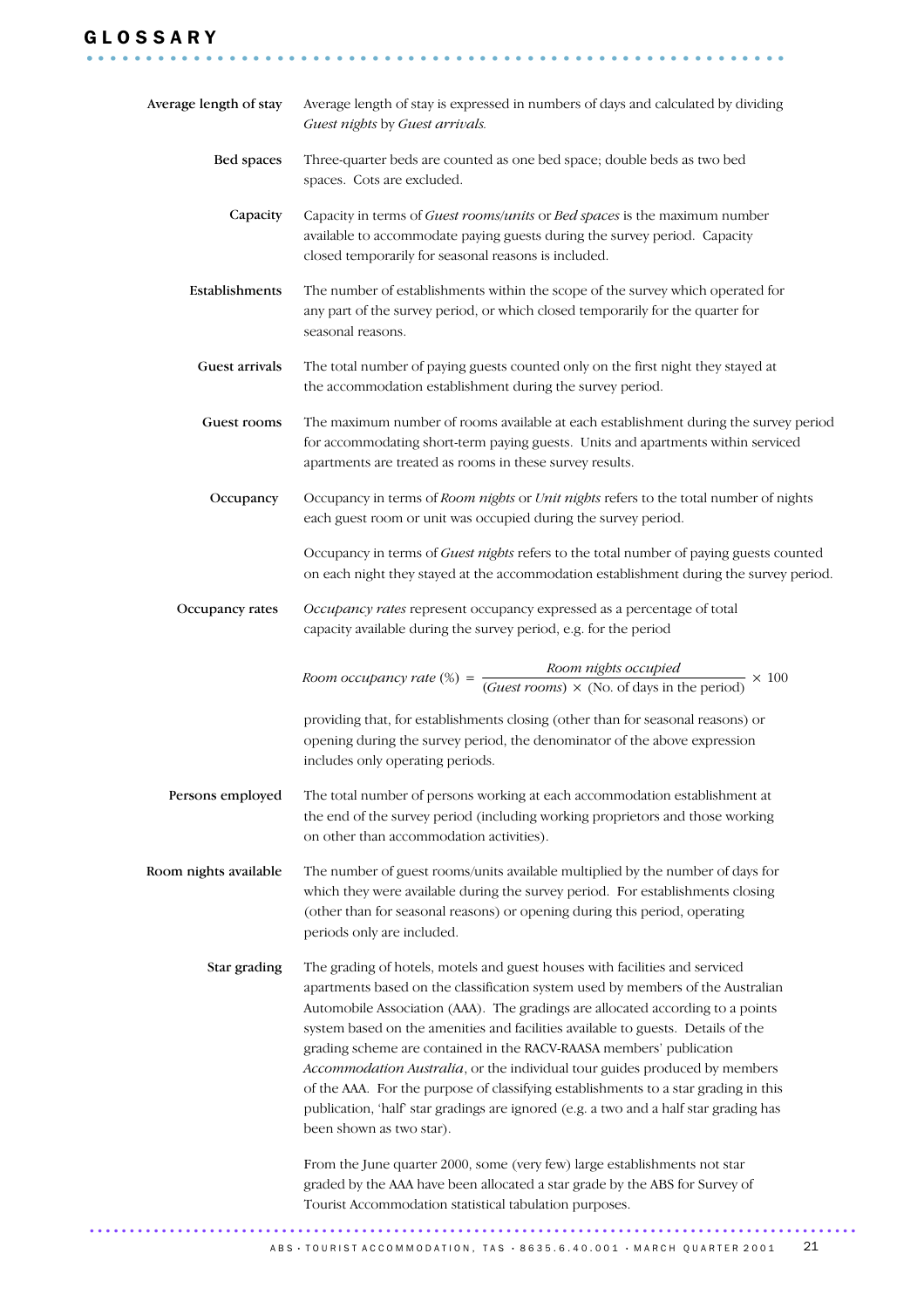Takings from accommodation Gross revenue from the provision of accommodation, including bed taxes. Takings from meals are excluded. Takings from accommodation for each month generally represent the takings received during that month. Where payments are received in advance of, or after, the provision of accommodation to guests, the monthly figure for takings from accommodation may not necessarily bear a direct relationship to the number of guests accommodated during the month.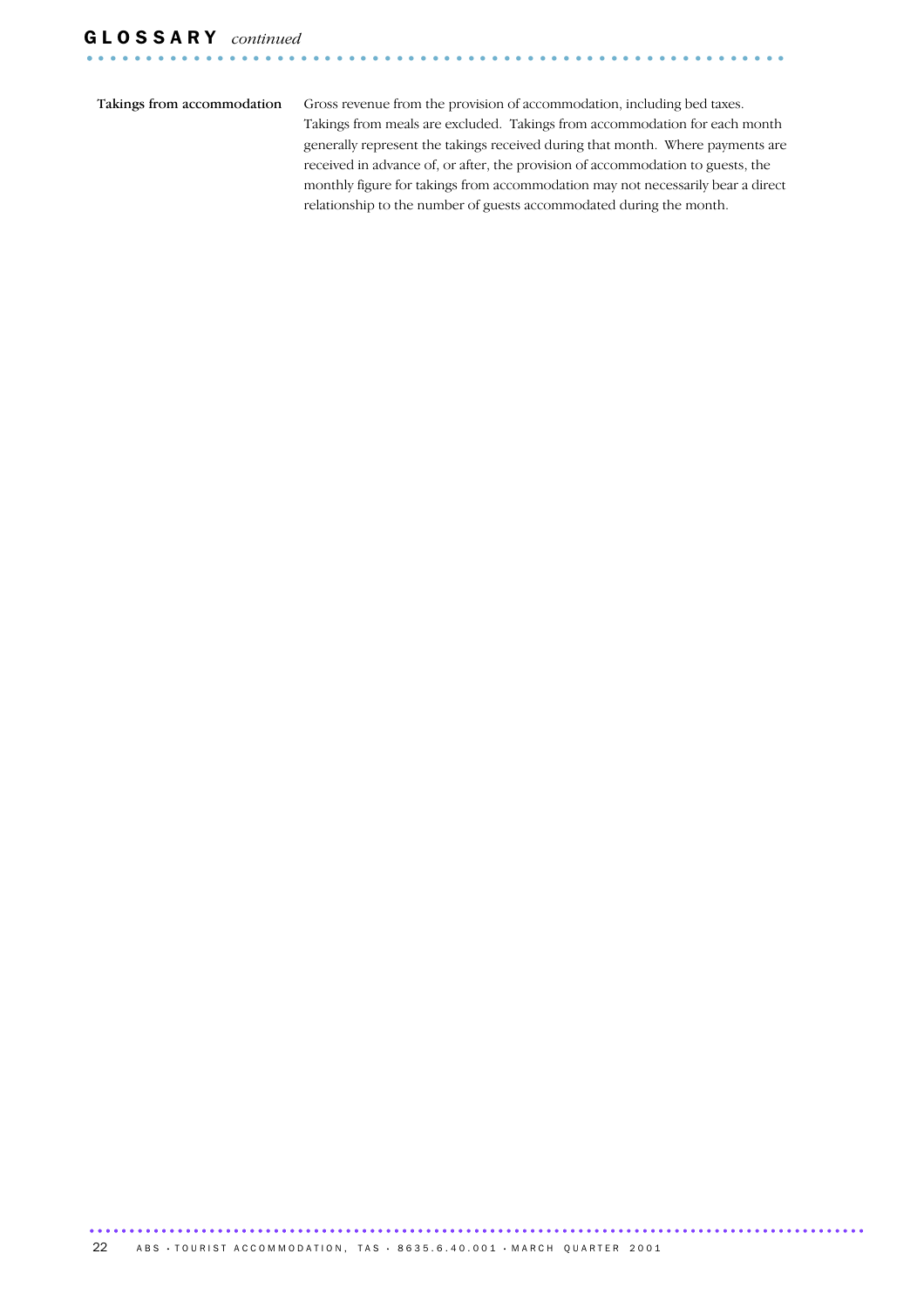# C O M P O S I T I O N O F T O U R I S M R E G I O N S ........................................................... .

### CONCORDANCE BETWEEN STATISTICAL LOCAL AREAS (SLAs) OF THE AUSTRALIAN STANDARD GEOGRAPHIC CLASSIFICATION (2000 EDITION) AND TOURISM REGIONS

## TASMANIA

|                   |                              | SLA code  |                              | SLA code  |
|-------------------|------------------------------|-----------|------------------------------|-----------|
|                   | <b>Greater Hobart</b>        |           | <b>Greater Launceston</b>    |           |
|                   | Brighton (M)                 | 605050410 | George Town (M) - Pt A       | 615052211 |
|                   | Clarence (C)                 | 605051410 | Launceston (C) - Inner       | 615054011 |
|                   | Derwent Valley (M) - Pt A    | 605051511 | Launceston (C) - Pt B        | 615054012 |
|                   | Derwent Valley (M) - Pt B    | 610051512 | Meander Valley (M) - Pt A    | 615054211 |
|                   | Glenorchy (C)                | 605052610 | Northern Midlands (M) - Pt A | 615054611 |
|                   | Hobart (C) - Inner           | 605052811 | West Tamar (M) - Pt A        | 615055811 |
|                   | Hobart (C) - Remainder       | 605052812 |                              |           |
|                   | Kingborough (M) - Pt A       | 605053611 | <b>North West</b>            |           |
|                   | Sorell (M) - Pt A            | 605054811 | Burnie (C) - Pt A            | 620050611 |
|                   |                              |           | Burnie (C) - Pt B            | 620100612 |
| <b>Southern</b>   |                              |           | Central Coast (M) - Pt A     | 620050811 |
|                   | Central Highlands (M)        | 610051010 | Central Coast (M) - Pt B     | 620100812 |
|                   | Glamorgan/Spring Bay (M)     | 610052410 | Circular Head (M)            | 620101210 |
|                   | Huon Valley (M)              | 610053010 | Devonport (C)                | 620051610 |
|                   | Kingborough (M) - Pt B       | 610053612 | Kentish (M)                  | 620103210 |
|                   | Sorell (M) - Pt B            | 610054812 | King Island (M)              | 620103410 |
|                   | Southern Midlands (M)        | 610055010 | Latrobe (M) - Pt A           | 620053811 |
|                   | Tasman (M)                   | 610055210 | Latrobe (M) - Pt B           | 620103812 |
|                   |                              |           | Waratah/Wynyard (M) - Pt A   | 620055411 |
| <b>East Coast</b> |                              |           | Waratah/Wynyard (M) - Pt B   | 620105412 |
|                   | Break O'Day (M)              | 615150210 |                              |           |
|                   | Dorset (M)                   | 615151810 | <b>West Coast</b>            |           |
|                   | Flinders (M)                 | 615152010 | West Coast (M)               | 620155610 |
| <b>Northern</b>   |                              |           |                              |           |
|                   | George Town (M) - Pt B       | 615102212 |                              |           |
|                   | Launceston (C) - Pt C        | 615104013 |                              |           |
|                   | Meander Valley (M) - Pt B    | 615104212 |                              |           |
|                   | Northern Midlands (M) - Pt B | 615104612 |                              |           |
|                   | West Tamar (M) - Pt B        | 615105812 |                              |           |
|                   |                              |           |                              |           |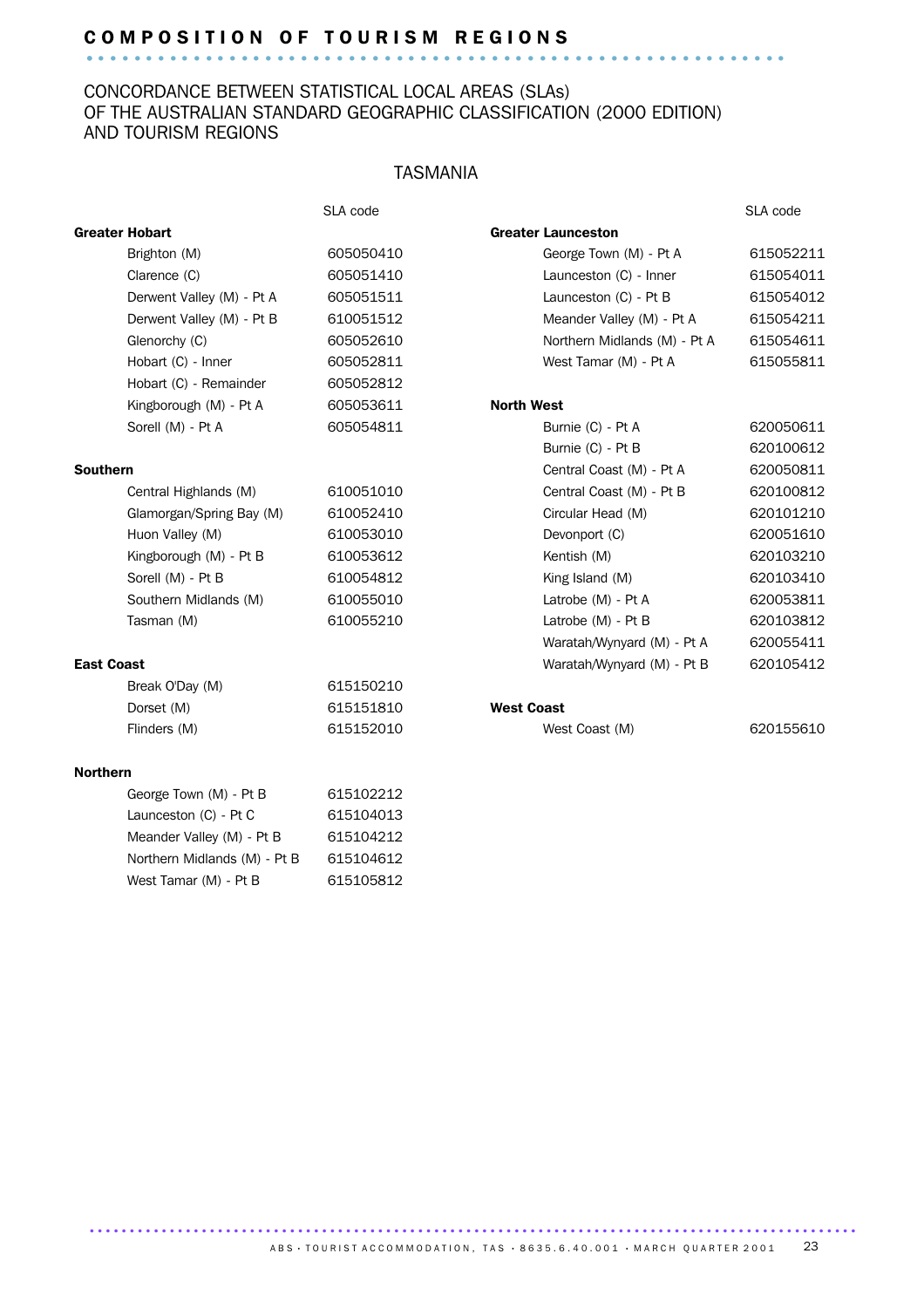